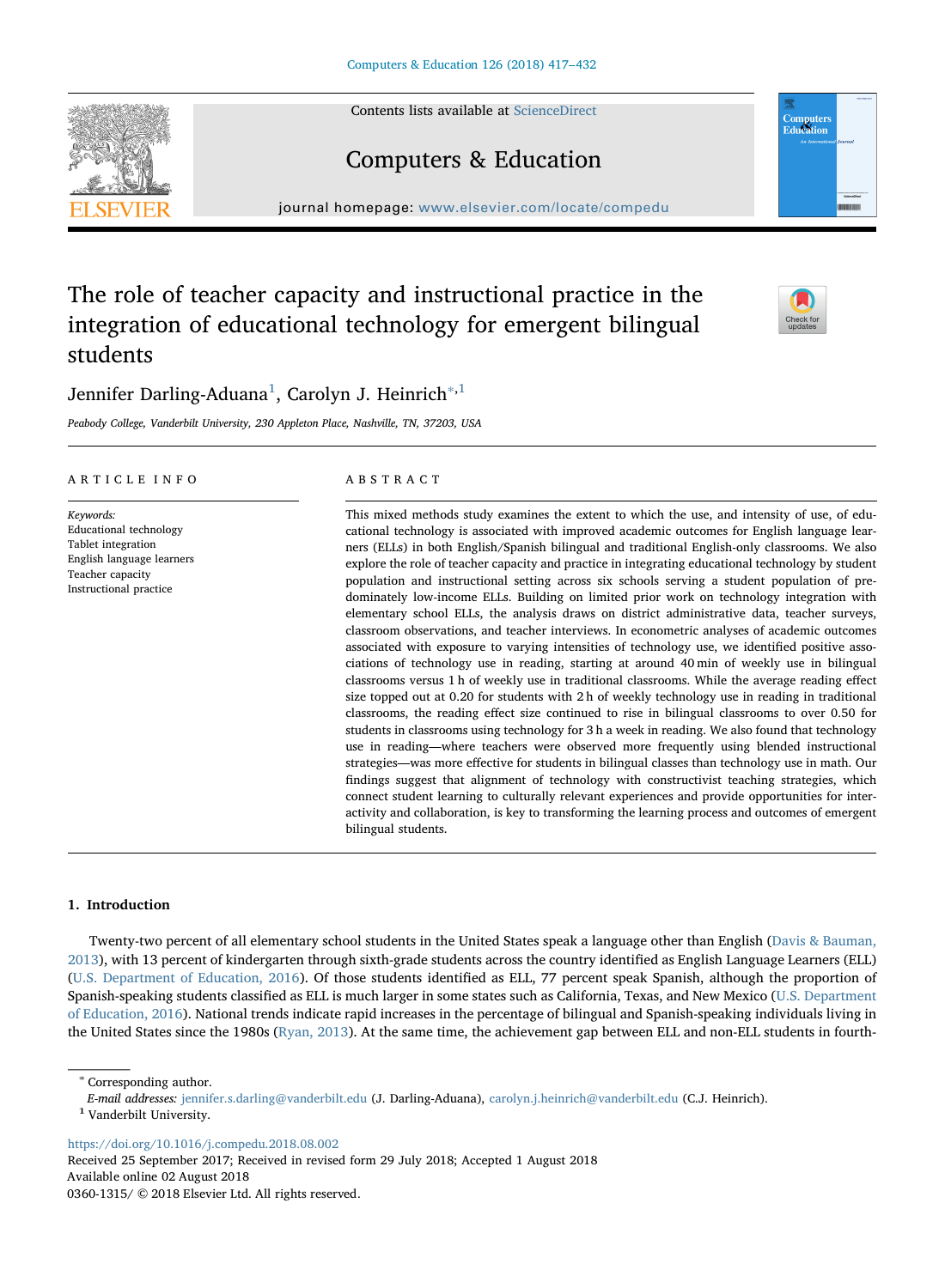grade reading is larger than the achievement gap between students qualifying for free/reduced lunch and students who do not qualify, with similarly sized gaps in math scores ([U.S. Department of Education, 2015a](#page-15-2)).

With sufficient teacher capacity and appropriate instructional practice, educational technology can play a role in mitigating these gaps in achievement and the underlying learning experiences that contribute to them. At the same time, how technology is integrated into classroom instruction matters. Social constructivism asserts that empowered language learning occurs when students actively construct their own meaning, often through shared social experiences and interactions [\(Cummins, 1986;](#page-14-1) [Kaufman, 2004;](#page-15-3) [Vygotsky,](#page-15-4) [1978\)](#page-15-4). Theory and research evidence suggest that to support emergent bilingual students in their language learning, educators should strive to integrate collaborative participation, reciprocal and interaction-oriented pedagogy, and authentic learning experiences within an additive cultural and linguistic framework ([Au, 1998;](#page-14-2) [Cummins, 1986\)](#page-14-1). The use of instructional technology with emergent bilingual students<sup>[2](#page-1-0)</sup> holds the potential to augment these best pedagogical practices for language learning, and in turn, enhance student engagement, encourage independent learning, and build language confidence among students ([Lacina, 2008](#page-15-5); [Maduabuchi &](#page-15-6) [Emechebe, 2016;](#page-15-6) [Yunus, Nordin, Salehi, Embi, & Salahi, 2013\)](#page-15-7).

At the most basic level, constant, easy access to a dictionary when reading fosters vocabulary development [\(Maduabuchi &](#page-15-6) [Emechebe, 2016;](#page-15-6) [Yunus, Nordin, Salehi, Embi, & Salehi, 2013\)](#page-15-7). Teachers can also use technology to improve student learning by facilitating interactivity, collaboration, and group work ([Chen, 2016](#page-14-3); [Foulger & Jimenez-Silva, 2007](#page-14-4); [Lacina, 2004\)](#page-15-8). These types of interactivity can facilitate opportunities to learn not just grammar and vocabulary, but also cultural norms ([Chen, 2016](#page-14-3)) and the application of knowledge in a meaningful manner [\(Lacina, 2004\)](#page-15-8). Further, by opening new channels of communication, technology use can reduce English learning anxiety, providing students an opportunity to experiment with language use and build confidence ([Foulger & Jimenez-Silva, 2007](#page-14-4); [Hwang, Hsu, Lai, & Hsueh, 2017](#page-14-5); [Lacina, 2004](#page-15-8)). [Lacina \(2004\),](#page-15-8) for instance, reported that allowing students to communicate online anonymously decreased student anxiety about being judged and allowed students to review what they typed before posting.

Strategies that are effective for integrating technology to support the learning of emergent bilingual students are distinct from those employed for other student populations. Teachers in bilingual classrooms and instructing students with limited English proficiency require knowledge of and access to technological resources that cater to the needs of these particular student population ([Almerich, Orellana, Suárez-Rodríguez, & Díaz-García, 2016](#page-14-6); [Lacina, 2004\)](#page-15-8). Thus, consistent with [Snodgrass, Israel, & Reese's \(2016\)](#page-15-9) call for additional research to expand understanding on the implications and demands of technology integration across student populations, this study identifies effective technology integration practices and predictors of student academic success in schools serving emergent bilingual students.

## 1.1. Study aims

In this study, we explore how teacher capacity and practice requirements for technology integration vary based on student ELL status. We examine how intensity of technology use across varying instructional practices in English/Spanish bilingual and traditional English-only classrooms is associated with the extent to which instructional technology supports learning among low-income, emergent bilingual students. Drawing on a sample of predominately Hispanic, Spanish-speaking bilingual students, our study also speaks to the larger body of literature on resource and schooling inequalities in the United States. Researchers have a responsibility to ensure that school leaders and policymakers have access to information that not only reflects the current technological environment in schools but also the changing populations of students toward whom the integration and use of technology are being directed. For educational technology to serve as a mechanism for the reduction of racial and socioeconomic gaps in student achievement, it is critical that educators and schools have knowledge specific to technology use with our nation's most vulnerable populations (Author, 2016; [Zheng, Warschauer, Lin, & Chang, 2016](#page-15-10)).

Toward these aims, we address the following research questions in a mixed methods research study:

- (1) To what extent is the use, and intensity of use, of educational technology associated with improved academic outcomes for ELL students in both English/Spanish bilingual and traditional English-only classrooms?
- (2) How do the roles of teacher capacity and practice in integrating educational technology vary by student population and instructional setting?

Our results can inform the design, implementation, and evaluation of school-based technology initiatives geared toward emergent bilingual student populations. We begin below by summarizing what researchers know about the role of teacher capacity and instructional practice in the implementation of education technology initiatives, citing studies specific to ELLs when possible. We then identify gaps in knowledge on and applicability to emergent bilingual students that we address through our study.

#### 1.2. Literature review

At the most basic level, teachers require training and support on the logistics of integrating technology, including the capacity to

<span id="page-1-0"></span> $2$  Emergent bilingual student refers to students learning a second language, in this context English, while maintaining native language fluency ([Garcia, 2009](#page-14-7)). Because their secondary language is not replacing their native language, these students will become bilingual upon gaining fluency in English.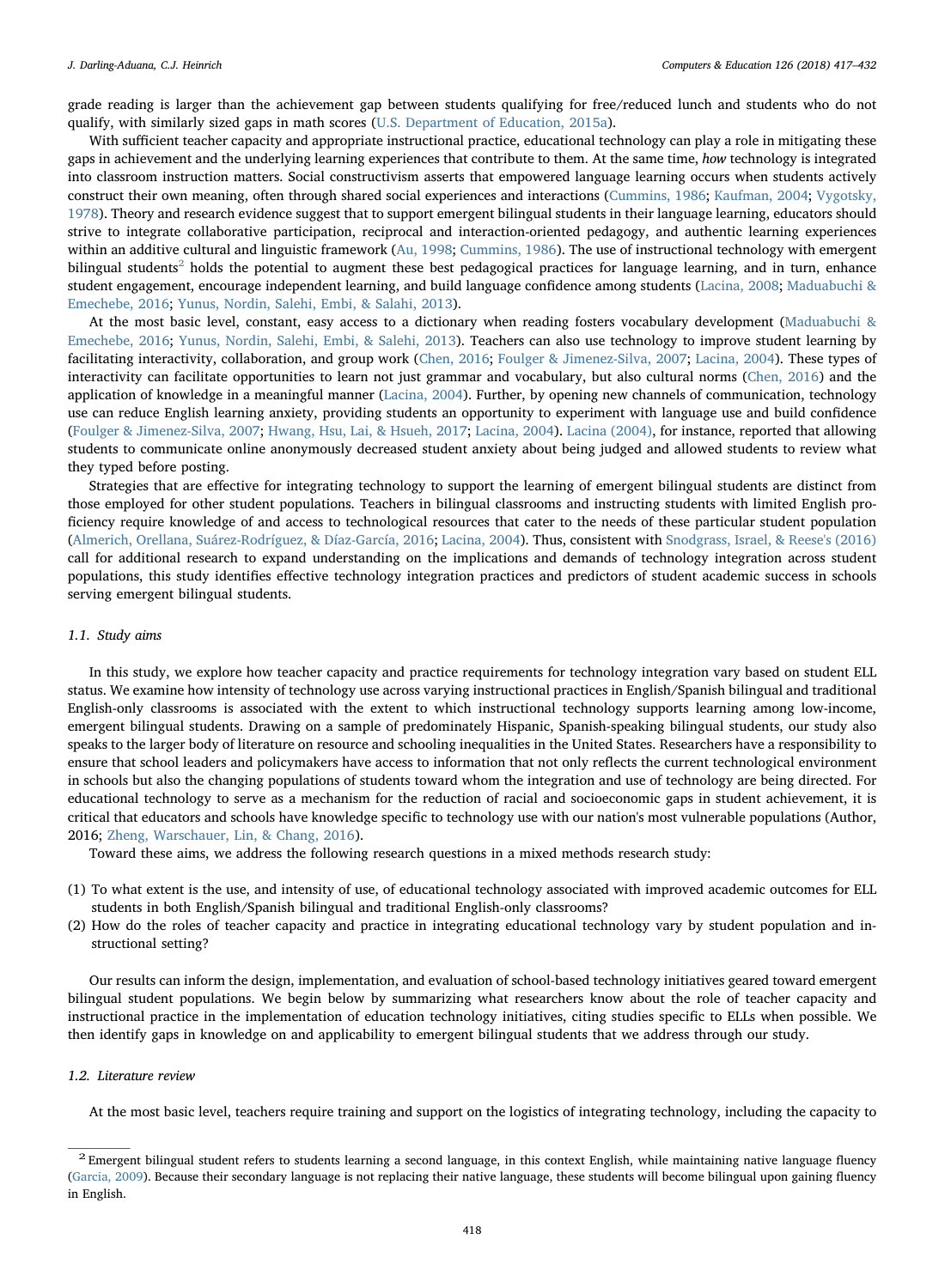address daily technology issues, minimize off-task time, and support students' technology use [\(Almerich et al., 2016](#page-14-6); [Holland, 2001\)](#page-14-8). Training and support to implement new organizational strategies are often also necessary to mitigate improper device use and digital distractions (Author, 2016; [Halvorsen, 2017\)](#page-14-9). Without training and support to address common technical issues and develop a positive classroom environment, access to technology may detract from rather than enhance student learning. Accordingly, basic technical competencies and strategies for managing technology integration are important for all teachers, but especially for teachers of bilingual classrooms who may need to make additional accommodations for students [\(Maduabuchi & Emechebe, 2016](#page-15-6); [Yunus](#page-15-7) [et al., 2013\)](#page-15-7).

Once teachers feel comfortable with the logistics of integrating technology, they often need assistance reimagining instructional strategies and teaching philosophies to take full advantage of available digital tools [\(Barrios et al., 2004](#page-14-10); Bebell & O'[Dwyer, 2010\)](#page-14-11). Teachers face many instructional and pedagogical choices when integrating technology, such as whether to encourage student or teacher-directed technology use and to what extent (and how) technology should be leveraged to reframe student-teacher and peer communication and relations ([Halvorsen, 2017\)](#page-14-9). Teachers with constructivist philosophies and student-centered beliefs are more likely to integrate technology that helps students take ownership of their learning and supports group work ([Ertmer, Ottenbreit-](#page-14-12)[Leftwich, Sadik, Sendurur, & Sendurur, 2012;](#page-14-12) [Hermans, Tondeur, van Braak, & Valcke, 2008](#page-14-13)). The ability of digital tools to facilitate these types of student-centered, collaborative, active, and critical thinking-based learning is consistent with best practices in teaching ELLs ([Bunch, 2013](#page-14-14); [DiCerbo, Anstrom, Baker, & Rivera, 2014](#page-14-15)). Programs and tools that facilitate deep learning, place language and literacy within its larger cultural context, and provide opportunities for interactivity can accelerate language acquisition, while technology used for drill and practice or to supplement teacher-driven content delivery is less likely to improve student learning ([Bunch, 2013;](#page-14-14) [DiCerbo et al., 2014\)](#page-14-15). Thus, capacity building efforts should address not only issues of technical but also pedagogical competences and alignment ([Almerich et al., 2016](#page-14-6); [Røkens & Krumsvik, 2016\)](#page-15-11).

Research demonstrates that linking technology enactment to content-specific instructional practices increases technology use and effectiveness [\(Boschman, McKenney, Pieters, & Voogt, 2016](#page-14-16); [Janssen & Lazonder, 2016](#page-14-17)). Providing teachers exposure to digital programs and tools aligned with best practices for teaching emergent bilingual students may be particularly important due to the large variability in the utility of available resources for this student population. For instance, access to programs that provide students reading material at their individually-assessed reading level, while useful for any student population, is particularly valuable when teaching emergent bilingual students ([Maduabuchi & Emechebe, 2016](#page-15-6)). Teachers working in schools with a high proportion of ELLs must teach to a wide range of skill levels. Any tool that helps teachers make adaptations for emergent English language acquisition is thus particularly useful ([DiCerbo et al., 2014\)](#page-14-15). On the other hand, technology-based programs that assume grade-level reading proficiency, for instance, may not be practical in all settings, discouraging use and effectiveness if these are the only accessible resources.

There is a distinctive opportunity for technology to reframe math versus language instruction, particularly for emergent English speakers. Math instruction, more so than language instruction, is often delivered by a teacher at the front of a classroom; while not ideal for many students, this delivery method poses greater challenge for students less familiar with not only mathematical jargon but English in general ([Purpura, Napoli, Wehrspann, & Gold, 2017](#page-15-12); [Thompson, 2017](#page-15-13)). Instead, best practices dictate language integration across subjects and core content ([Bunch, 2013](#page-14-14); [DiCerbo et al., 2014\)](#page-14-15). Technical programs and tools that facilitate adaptability to student language needs and encourage active learning, such as group-based problem-solving or student-driven content creation, in place of passive learning thus can improve not only English language acquisition but also overall academic performance ([Bunch,](#page-14-14) [2013;](#page-14-14) DiCerbo [et al., 2014;](#page-14-15) [Purpura et al., 2017\)](#page-15-12).

The research summarized above identifies instructional strategies that enhance the learning of emergent bilingual students (i.e., [Bunch, 2013;](#page-14-14) [DiCerbo et al., 2014](#page-14-15)). Fewer studies examine how elementary teachers of ELLs can integrate digital tools in alignment with these strategies (only [Foulger & Jimenez-Silva, 2007](#page-14-4); [Lacina, 2004,](#page-15-8) [2008\)](#page-15-5). We update and expand the findings of the existing qualitative studies by explicitly linking instructional technology use with standards for teaching ELLs using rigorous quantitative, as well as qualitative, methods. While some recent quantitative research focused on the effect of a particular digital program (i.e., [Chen,](#page-14-3) [2016;](#page-14-3) [Hwang et al., 2017](#page-14-5)), we focus on the role of teacher capacity and instructional practices in mediating digital tool effectiveness more generally. We further expand current literature by examining the role of technology integration in math and reading instruction, in line with evidence that language fluency influences learning across content areas [\(Purpura et al., 2017;](#page-15-12) [Thompson,](#page-15-13) [2017\)](#page-15-13). In the following section, we describe the details of the intervention we studied and our research methods and materials.

## 2. Research methods and materials

We employ a sequential, mixed methods research design [\(Creswell & Clark, 2011\)](#page-14-18), using data collected from district administrative records, teacher surveys, classroom observations, and teacher interviews to investigate the above research questions about the integration and effects of educational technology for emergent bilingual students.

#### 2.1. Study intervention and setting

We examine instructor capacity and related factors influencing technology use in a 1:1 tablet technology pilot program in Dallas Independent School District (DISD). DISD introduced tablets (Kindles/eReaders) in low-resource schools in 2014 with financial and personnel support from the Jiv Daya Foundation. The tablet integration evaluated in this study occurred during the 2015-16 school year. Schools retained access to the tablets but not the same comprehensive support and professional development provided by Jiv Daya in subsequent school years.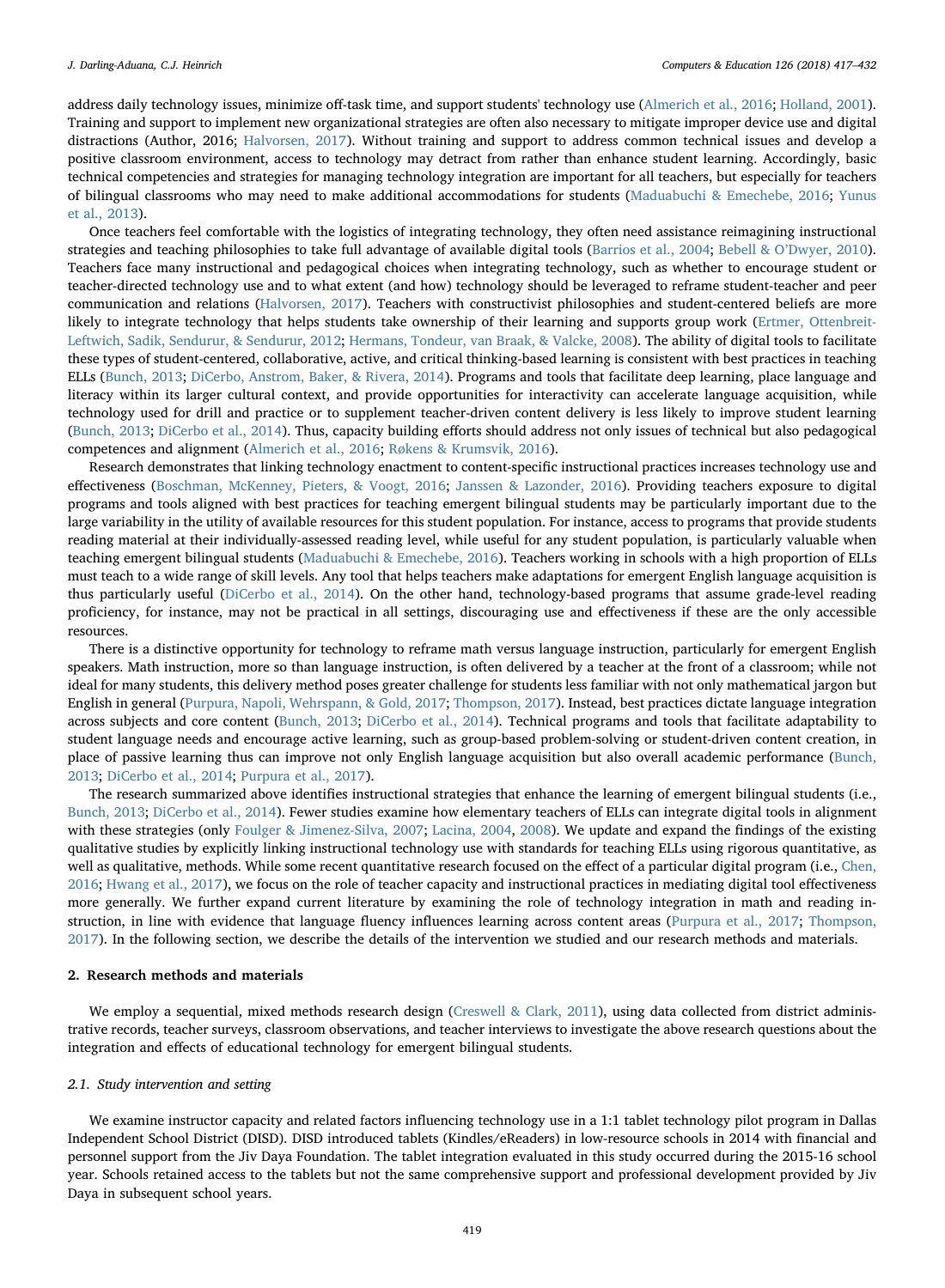#### <span id="page-3-0"></span>Table 1

DISD school-level demographic and achievement information: 2015-16 school year.

|                                              | All DISD Schools (%) | Title 1 Schools (%) | Tablet Schools (%) |  |
|----------------------------------------------|----------------------|---------------------|--------------------|--|
| Percent Native American                      | 0.28(0.65)           | 0.27(0.63)          | 0.41(0.81)         |  |
| Percent Asian                                | 1.16(4.14)           | 1.03(4.11)          | 0.58(1.03)         |  |
| Percent Hispanic                             | 67.63 (27.10)        | 69.54 (26.18)       | 88.00 (8.79)       |  |
| Percent Black                                | 25.22 (26.20)        | 25.44 (26.29)       | 7.76 (5.03)        |  |
| Percent White                                | 5.12(11.14)          | 3.25(5.66)          | 2.57(4.19)         |  |
| Percent Male                                 | 52.11 (8.02)         | 52.03 (7.39)        | 52.10 (3.31)       |  |
| Percent English Language Learners            | 47.91 (21.73)        | 49.89 (20.56)       | 63.50 (8.40)       |  |
| Percent Receiving Special Education Services | 8.55(9.11)           | 8.44(8.41)          | 8.72 (2.77)        |  |
| Percent Low-Income                           | 90.21 (14.87)        | 93.37 (6.19)        | 93.72 (6.51)       |  |
| Prior Year Math Proficiency                  | 48.54 (28.76)        | 47.94 (27.82)       | 51.81 (26.12)      |  |
| Prior Year Reading Proficiency               | 46.23 (28.49)        | 45.77 (27.52)       | 51.73 (25.12)      |  |
| N                                            | 438                  | 412                 | 21                 |  |

Standard errors in parentheses.

This initiative, known as the Student eReader Program (StEP) program, aims to provide access to educational technology for under-resourced classrooms, while at the same time supporting instructional staff in integrating the devices into teaching and developing innovative curriculum. Tablets were distributed to classrooms in the  $3<sup>rd</sup>$ -5th grades in the first "personalized learning" partnership school, and the partnership subsequently expanded to three additional elementary schools in that same academic year. In the following school year (2015–16), three other elementary schools joined the StEP initiative.

In addition to subsidizing 80 percent of the cost of the tablets, the Jiv Daya Foundation provides considerable support for integration, including comprehensive training in technology integration, digital applications, and training for teachers in instructional best practices. A StEP team from the foundation organized training sessions for teachers before the start of the school year and provided support in schools for managing the use of devices, troubleshooting technical problems, and guiding the integration of the tablets into classroom instruction throughout the school year. The initial professional development session began with a discussion of instructional purpose setting, a process of making sure there is alignment between instructional goals and technology integration. The professional development provided teachers information on available, recommended tablet applications, as well as how to access and troubleshoot common programs and device functions. Jiv Daya incorporated opportunities to share information, answer questions, discuss strategies, and show video demonstrations of different uses of technology in the classroom within the structure of the professional development session.

The Jiv Daya Foundation also developed resource guides and tailored instructional supports available via the foundation's website ([http://www.jivdayafound.org/teac/\)](http://www.jivdayafound.org/teac/). These materials include detailed guides on the basics of tablet use for instruction, troubleshooting technical problems (e.g., internet access, locked screens, registration problems), and managing communications via devices. Jiv Daya also provided access to specific content and documents, such as classroom teaching tools and subject-specific instructional resources and applications.

### 2.2. Study sample

[Table 1](#page-3-0) presents the school-level demographic characteristics of  $3<sup>rd</sup>-5<sup>th</sup>$ -grade students in the seven elementary schools that participated in the tablet initiative in the spring of 2016, six of which agreed to participate in the observational component of our study. The table also compares the school-level averages of treatment schools to all other schools serving 3rd-5th grade students in DISD, as well as to only those 3<sup>rd</sup>-5th grade students in low-income (Title I) schools. Jiv Daya identified the schools for tablet integration based on the following criteria. All schools must qualify as Title 1, belong to a single school feeder pattern, and serve a high proportion of ELLs. Most DISD schools are Title I-qualifying,<sup>[3](#page-3-1)</sup> including all schools that received tablets. The primary difference between the "treatment" (StEP) schools and those that did not participate was the racial composition of the schools. StEP schools served a significantly higher proportion of students who were Hispanic (88 vs. 68–70 percent) and fewer African-American students. Correspondingly, StEP schools served a significantly larger percentage of students identified as limited English proficiency (64 vs. 48–50 percent). The small baseline (2015) differences in the standardized test pass rates in math and reading among students in StEP and non-participating schools were not statistically significant.

In our analysis, we follow the school district labeling of classrooms in distinguishing between students assigned to classrooms where we observed English/Spanish bilingual instruction and students assigned to classrooms where we only observed English spoken. Across all schools, 455 students (56 percent) received instruction within an English/Spanish bilingual classroom, compared to 364 students (44 percent) who received instruction within a traditional English-only classroom. Students who received instruction within bilingual classrooms identified as Hispanic and as ELLs in the same proportion as students assigned to traditional classrooms.

<span id="page-3-1"></span><sup>&</sup>lt;sup>3</sup> Title 1 is a federal program that provides additional financial resources for the education of low-income students in the United States. Schools qualify for Title 1 when at least 40 percent of their students qualify for free or reduced lunch (i.e., students with family incomes within 185 percent of the federal income poverty guidelines) ([U.S. Department of Education, 2015b\)](#page-15-14).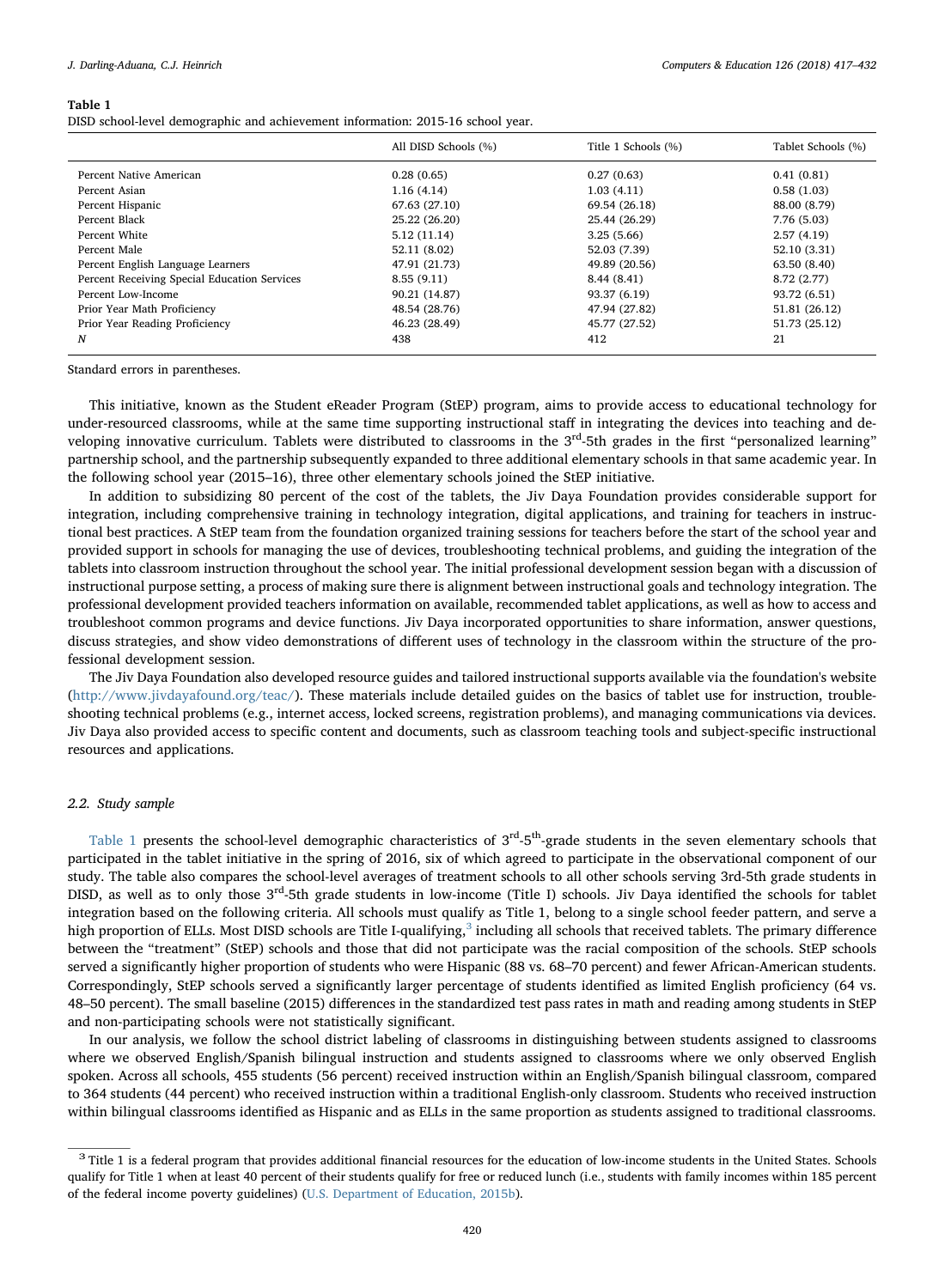Similarly, the district identified both types of classrooms as containing a comparable number of students who were low-income and receiving special education services. However, students in bilingual classrooms scored slightly higher, on average, on the prior year reading standardized test and approximately 0.10 standard deviations higher on the prior year math standardized test.

## 2.3. Data collection

Classroom observations of tablet use began in February 2016 in six of the partnering elementary schools.[4](#page-4-0) The research-based observation instrument asked observers to evaluate the extent to which the instructional session (and integration of educational technology) facilitated quality learning opportunities for students.<sup>[5](#page-4-1)</sup> The observation instrument contained a set of indicators of quality elements that captured interactions occurring between teachers, students, and educational technology (when in use). We recorded ratings of ten core elements of digital and blended instruction (described in [Appendix A](#page-13-0)) on a 0–4 (5-point) scale. Observers also recorded narrative comments and vignettes, total instructional time, whether the format facilitated live interaction between instructors and students around instructional tasks, and the functionality of the technology.

We facilitated training and established interrater consistency for all raters conducting classroom observations. When feasible, observers also conducted interviews with teachers that were recorded, transcribed and then analyzed using thematic coding by more than one rater to ensure consistency ([Braun & Clarke, 2006\)](#page-14-19). The data collected in classroom observations were digitized and linked to the survey and administrative data for empirical analysis, although it is important to point out that our classroom observations may not be fully representative of technology use and classroom activities across the entire school year. That said, with between 50 and 300 students observed per school, we feel confident that our measures of central tendency and variance reflect general trends within and across schools.

The Jiv Daya Foundation also administered teacher surveys to classrooms with tablets<sup>[6](#page-4-2)</sup> that collected information on how (and how often) teachers used tablets for instruction, the types of applications accessed, and the challenges and opportunities they presented for student learning. Surveys included both multiple choice and open-ended questions. Of the 1272 students with teacher survey data, 1053 were in observed classrooms.

We removed an additional 234 students missing one or more independent variables, leaving a final sample size of 819 students. Of students in observed classrooms, 145 of the students excluded from the analytic sample (the large majority) were removed because they did not have prior year test score data.<sup>[7](#page-4-3)</sup> Our investigation of missing data patterns showed that students with missing data had significantly lower average prior year standardized math and reading achievement, and significantly fewer students of these students were identified as low-income. Although this is a limitation of our sample that we cannot overcome, there was no statistically significant difference in teacher-reported intensity of classroom technology use for students excluded from the analysis due to missing data.

## 2.4. Measures

We examined the association between student outcomes (standardized math and reading test scores), the intensity of technology use in our pilot schools, and teacher expertise or capacity, controlling for student and classroom characteristics, such as prior year academic achievement and bilingual instruction, and the classroom environment. [Fig. 1](#page-5-0) presents a conceptual depiction of the empirical model we estimate.

## 2.4.1. Test scores

The students in our sample took the State of Texas Assessments of Academic Readiness (STAAR) in May of 2016. We also controlled for prior year (spring 2015) STAAR standardized test scores to account for baseline academic performance.

#### 2.4.2. Intensity of technology use

Our measure of the intensity of technology use is based on teacher survey questions that asked teachers to report the number of days per week and amount of time per class period they typically used the tablets. We combined responses to these questions to create a continuous measure of classroom technology based on the number of minutes a week each teacher reported using technology in reading and math. The mean intensity of technology use was 66.67 (SD = 58.77) minutes a week in reading and 87.29 (SD = 58.47) minutes a week in math. Twenty-four percent of teachers reported no technology use in reading compared to nine percent who reported no technology use in math.

## 2.4.3. Classroom environment

A key classroom characteristic of interest in our analysis is whether the classroom provided English/Spanish bilingual (vs. traditional English-only) instruction. We also control for teacher capacity measures that influenced whether students had full access to

<span id="page-4-0"></span><sup>4</sup> One school declined to participate in this component of the study.

<span id="page-4-1"></span> $5$  One of the authors used the same instrument in a 2016 study.

<span id="page-4-2"></span><sup>6</sup> Copies of the instruments are available from the authors upon request.

<span id="page-4-3"></span> $\sigma$  We performed sensitivity tests to assess the robustness of our model specifications and analysis to our restricted samples and determined that our results were stable across the samples; the details and findings of these analyses are available upon request from the authors.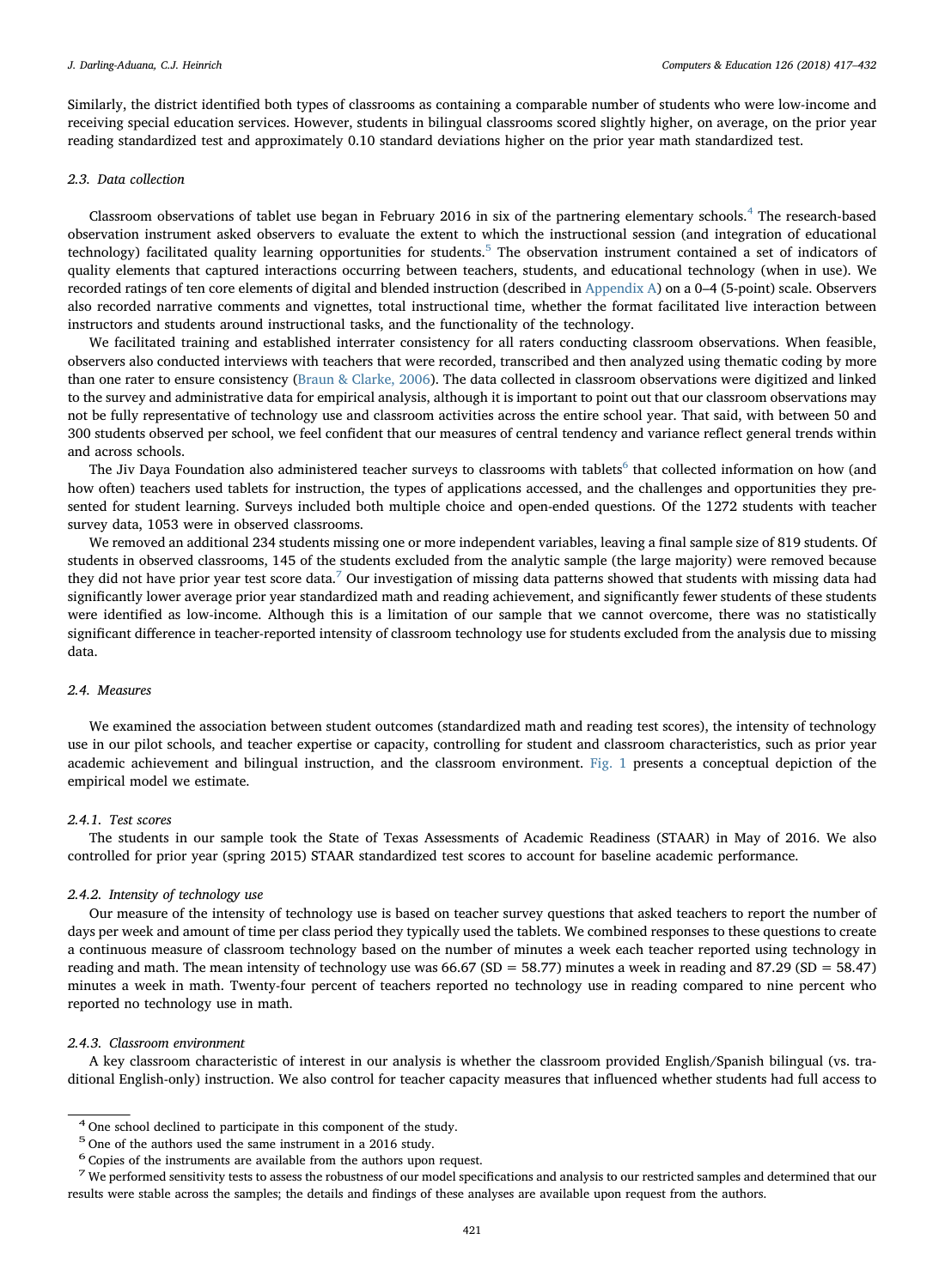<span id="page-5-0"></span>

Fig. 1. Conceptual depiction of the empirical model.

classroom technology. We operationalized the classroom technology environment as the percent of instructional time lost due to technology issues using information collected on the amount of time spent addressing technology issues in each observation, which ranged from zero to 92 percent of the observed time (mean = 0.08, SD = 0.18). Time spent resolving technology matters limits the time available for instruction and student learning and allows us to distinguish between the importance of teacher capacity to address technical issues versus technology integration into instruction.

### 2.4.4. Technology expertise

We examined technology expertise through teachers' self-reported prior experience with technology. Teachers selected the response that best described their experience at the beginning of the school year on a 0–4 (5-point) scale, where zero represented no prior experience, 1 "Minimal," 2 "Some," 3 "Extensive," and 4 "Expert." The modal teacher response was "some" prior experience (reported by 40 percent of teachers), followed in frequency by "minimal" prior experience (28 percent), no prior experience (15 percent), "extensive" prior experience (11 percent), and "expert"-level prior experience (5 percent). Based on an analysis of variance and low sample size in the Expert group, we collapsed teacher technology experience into two categories: None/Minimal and Some/ Extensive/Expert.

### 2.4.5. Student characteristics

Lastly, we controlled for student characteristics using DISD administrative data, including: the percentage of low-income students, the percentage of ELL students, the percentage of students receiving special education services, the average number of classroom absences, and prior year student achievement (by school and grade).

### 2.5. Research design and methodology

Our mixed methods study incorporates a sequential design ([Creswell & Clark, 2011](#page-14-18)), allowing qualitative findings to inform subsequent analyses. More specifically, data collection followed an iterative process, whereby initial qualitative data collection and analysis informed research question development and ensuing quantitative analyses. After conducting the quantitative analysis, we re-analyzed the qualitative data to clarify classroom practices and assist in the interpretation of quantitative findings. The teachers interviewed, and the students observed in the classroom, were also included in administrative data and the data from survey respondents.

### 2.5.1. Model specifications and methods of analysis

We employ an econometric modeling framework for estimating the effects of different levels of exposure to treatment when selection into treatment is non-random and the treatment measure is continuous [\(Cerulli, 2012](#page-14-20)). We simultaneously estimate two functions, one for the untreated (whose intensity of technology use is zero,  $w = 0$ ) and one for the treated, whose exposure to tablet use is continuous (conceptualized as minutes per week teachers reported using tablets in each reading and math), allowing for the possibility of heterogeneous treatment responses:

$$
w = 1 \rightarrow y_1 = \alpha_1 + g_1(x) + h(t) + e_1
$$

$$
\mathbf{w} = 0 \rightarrow \mathbf{y}_0 = \alpha_0 + \mathbf{g}_0(\mathbf{x}) + \mathbf{e}_1
$$

In the above submodels,  $\alpha$  is the intercept,  $g(x)$  a function of all independent variables;  $h(t)$  is the response function to the level of treatment for those using tablets, and  $e$  the error term [\(Cerulli, 2012](#page-14-20)). In our specification,  $g(x)$  includes measures of the percent of time lost to technology issues and whether teachers had some or more past technology experience. Controls for student characteristics include the percentage of students identified as low SES, percent ELL, percent receiving special education services, prior year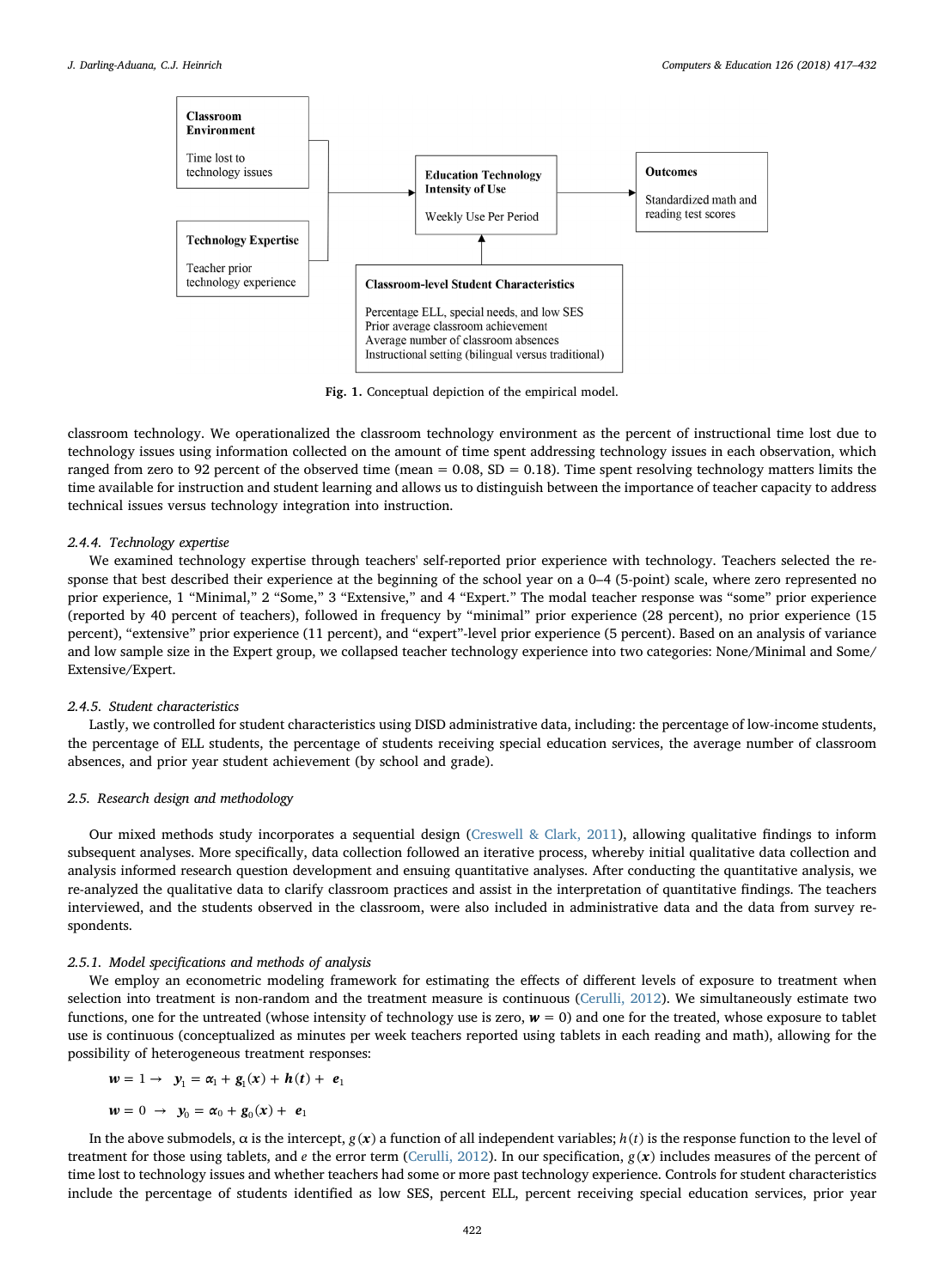academic achievement, and the number of absences.

[Cerulli \(2012\)](#page-14-20) presents a proof showing that under the conditional mean assumption, a model for identifying responses to various levels of treatment exposure can be estimated via regression as follows:

$$
E(y|\mathbf{x}, w, t) = \mu_0 + \mathbf{x}\delta_0 + wATE + w[\mathbf{x} - \overline{\mathbf{x}}]\delta + w[h(t) - \overline{h}]
$$

where *wATE* + *w* [**x** − **x**]δ is the average treatment effect conditional on x, and the exposure term, [*h*(*t*) − *h*], may be specified as linear, partial linear or a polynomial. In the specification presented above, we hypothesize (and specify) a nonlinear response to intensity of tablet use. However, because we do not claim to satisfy the conditional mean assumption, as there might be unobserved (and potentially endogenous) variables that explain both intensity of treatment and student outcomes, we do not interpret our estimated effects as causal (but rather, as associations). All models employ robust standard errors to account for clustering of data at the school and grade-level.

## 2.5.2. Qualitative analysis

Lastly, we supplemented these statistical analyses with analyses of qualitative data from observation vignettes, open-ended survey responses, and teacher interviews to provide context and triangulate findings. Survey and interview responses were coded thematically, and a second rater double coded all responses to ensure inter-rater reliability. The research team collaboratively refined the inductive codes and developed the focused codes upon which we base our qualitative findings.

## 3. Results

#### 3.1. Student achievement

Employing the econometric model specified above (conceptually depicted in [Fig. 1\)](#page-5-0), we found higher math and reading scores in classrooms using tablets after controlling for prior year performance and instructor capacity, as shown in [Figs. 2 and 3.](#page-7-0) The average treatment effect size of 0.07 standard deviations in reading and 0.29 standard deviations in math corresponded with an 11 percent reduction in the reading achievement gap by English proficiency status and a 66 percent reduction in the math achievement gap based on fourth-grade NAEP scores [\(U.S. Department of Education, 2015a](#page-15-2)). Although increased intensity of tablet use was generally associated with improved student outcomes, the average effect (in response to a given level of intensity) differed for students in English/Spanish bilingual versus traditional English-only classrooms. We saw positive effects of technology use in reading starting at around 40 min of weekly use in bilingual classrooms and 1 h of weekly use in traditional classrooms. In traditional classrooms, the average reading effect size topped out at 0.20 standard deviations for students with approximately 2 h of weekly technology use in reading. In bilingual classrooms, the reading effect size continued increasing with intensity to an effect size of over 0.50 standard deviations for students in classrooms that used technology for 3 h a week in reading.

Although we observed larger average treatment effects in math than reading overall, the rate of gains in math reaped by students in traditional English-only classrooms outpaced those of students in English/Spanish bilingual classrooms, who scored substantially lower on the end of year math exam across the range of treatment (technology) exposure in math instruction. There was, however, a more pronounced drop-off in average math effect starting at around 2 h of weekly use in math for students in traditional classrooms, whereas we observed a relatively small drop-off among students in bilingual classes starting at 2 h of weekly use in math.

Negative treatment effects in math among students in English/Spanish bilingual classrooms diverged from the generally positive treatment effects observed in bilingual classrooms in reading. A large part of this difference may be attributable to variations in the tools and features available in the math and reading applications offered to teachers. Few math applications provided language translation options, while reading/language arts applications included online book libraries, interactive games, and formative comprehension assessments available at various levels in both English and Spanish. Many reading/language arts applications also integrated auditory as well as visual language tools.

We also detected differential effects by the percentage of ELL students and classroom type. For reading outcomes, we observed a lower average effect of technology use in traditional English-only (vs. English/Spanish bilingual) classrooms with a larger percent of students identified as ELLs; all classrooms, except those with the lowest percent of students identified as ELL, exhibited negative effects (see [Fig.](#page-9-0) 4). In contrast, in bilingual classrooms, we observed the opposite trend, with more positive effect estimates of technology use in classrooms with a larger percentage of emergent bilingual students. This finding points to the greater potential utility of technology integration strategies in bilingual classrooms for students identified as ELL, particularly when using applications with special tools and features designed to facilitate language acquisition. Prior research corroborates that the adaptability facilitated by technology use in reading may be particularly helpful in classrooms with more students learning in more than one language ([DiCerbo et al., 2014](#page-14-15); [Maduabuchi & Emechebe, 2016](#page-15-6); [Yunus et al., 2013\)](#page-15-7). In these contexts, something as small as easy access to definitions, all the way to personalized reading prompts, expands student access to quality learning experiences. Bilingual instructional techniques in reading may also lend themselves to technology integration strategies that are more effective with emergent bilingual students. For instance, teachers may differ in exposure to or experience with the constructivist teaching philosophies associated with larger, positive outcomes from technology integration ([Ertmer et al., 2012;](#page-14-12) [Hermans et al., 2008](#page-14-13)).

While we observed larger reading treatment effects in English/Spanish bilingual classrooms with more students identified as ELLs, the opposite trend materialized in math, with larger treatment effects in traditional English-only classroom settings. In both bilingual and traditional classrooms, the average math treatment effect increased as the percentage of students identified as ELL in the class rose, indicating that the use of technology in math may reduce language barriers in classrooms in classrooms where ELL students are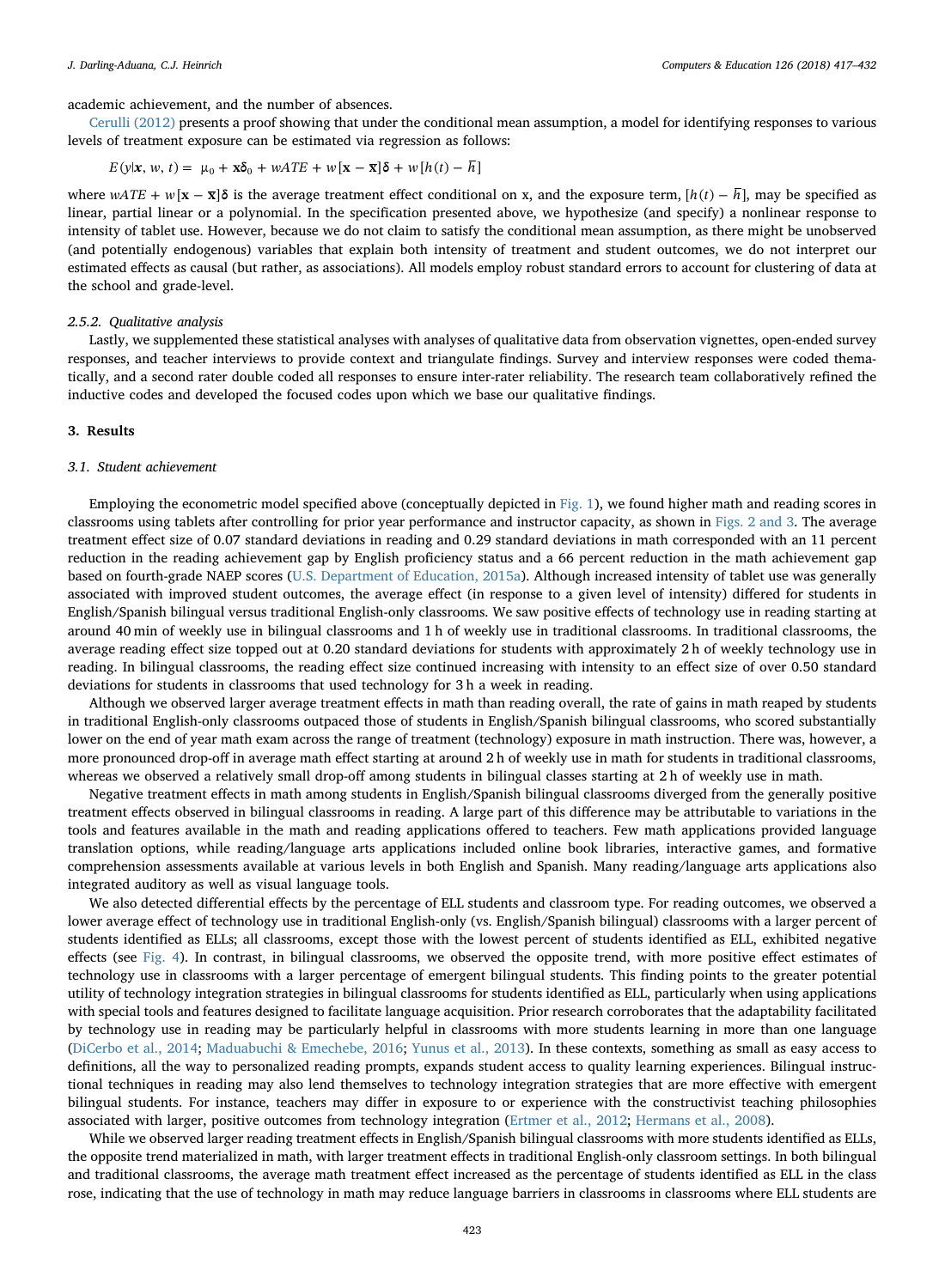<span id="page-7-0"></span>

Fig. 2. Reading average treatment effect by intensity of technology use (hours a week per period). ffect by intensity of technology use (hours a week per period). Fig. 2. Reading average treatment e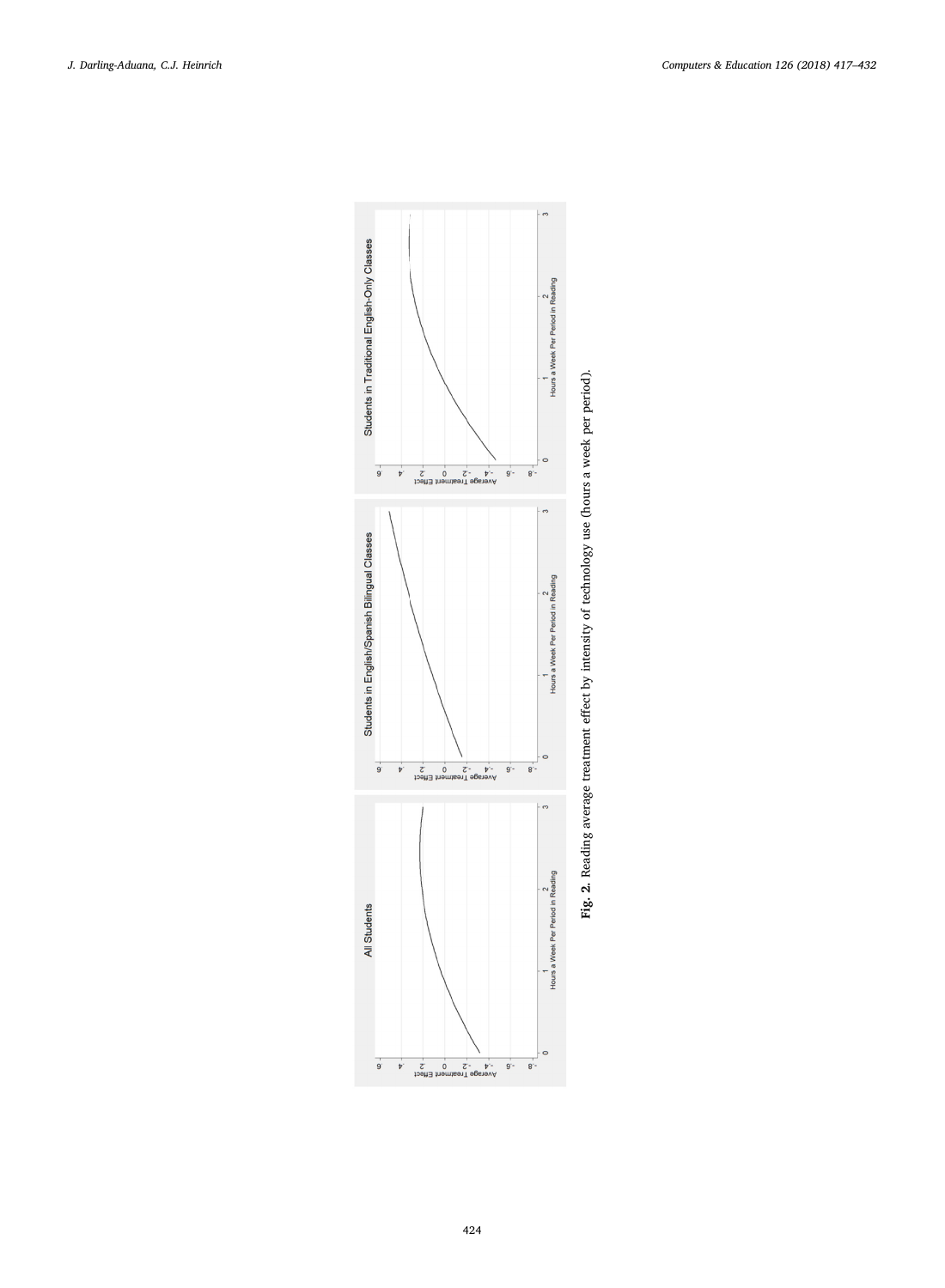

Fig. 3. Math average treatment effect by intensity of technology use (hours a week per period). ffect by intensity of technology use (hours a week per period). Fig. 3. Math average treatment e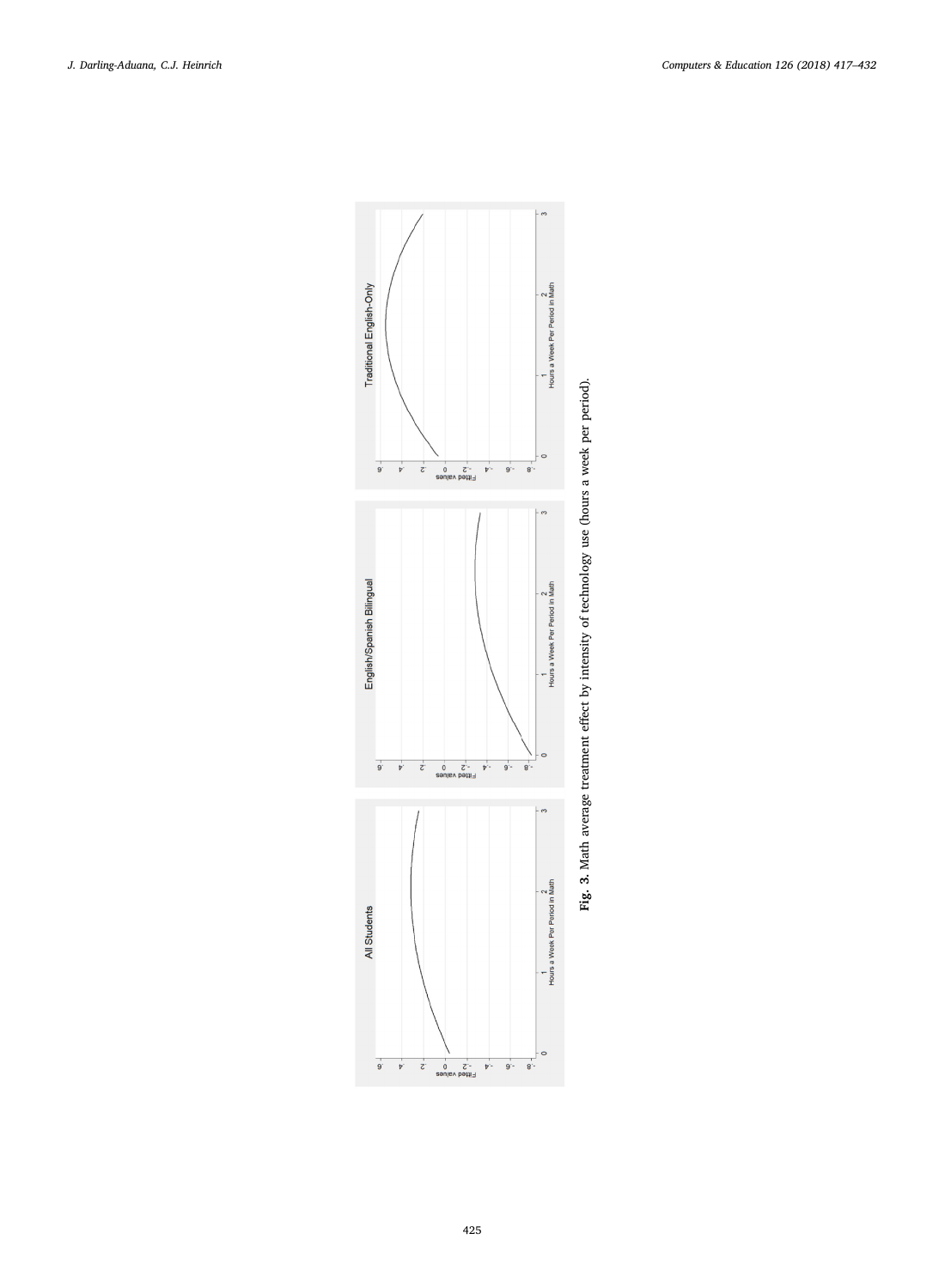<span id="page-9-0"></span>

Fig. 4. Average effect of technology use by percent ELL students and classroom type.

taught in English. Below, we examine the contributions of teacher capacity and instructional practice in explaining these disparate findings across subject and classroom type.

#### 3.2. Teacher capacity and instructional practice

In examining average effects of tablet use on student achievement, it is important to establish how variation in teacher capacity and instructional practice affects student access and outcomes. We first examined two types of technical capacity: (1) ability to address technical issues and (2) the contribution of technical knowledge to improved instructional practices through technology use. We operationalized the second type of technical capacity as the remaining association between improved outcomes and prior technology experience after controlling for the percent of time lost to technology issues. We also integrated qualitative excerpts from classroom observations to further illustrate the technical capacity and technology-based instructional practices that were present or occurring in classrooms.

At the most basic level, the percent of time lost to technical issues was negatively associated with student achievement, particularly for students in traditional classroom settings, as seen in [Table 2](#page-10-0). Across models, the negative association between time lost to technical issues and lower achievement ranged from 0.19 to 0.91 standard deviations lower test scores when teachers spent the full class period addressing these issues. During a class period where a teacher spent half the class period addressing technical issues, we would expect 0.10 to 0.46 standard deviations lower test scores. Consistent with prior research, this finding suggests that the benefits of technology use are reduced by the loss of instructional time due to technology problems [\(Almerich et al., 2016](#page-14-6); [Holland, 2001;](#page-14-8) [Maduabuchi & Emechebe, 2016;](#page-15-6) [Yunus et al., 2013\)](#page-15-7). Thus, additional training in this area to assist teachers struggling with daily technology challenges may enhance the benefit of technology integration for emergent students.

The past technology experience of a student's teacher also mediated gains in math but not reading achievement from technology use, particularly in English/Spanish bilingual classrooms. Teachers with some or more prior technology experience used blended instructional strategies more often ( $p < 0.001$ ). Blended learning requires the integration of technology and face-to-face instructional techniques simultaneously, as shown in the second excerpt below from observation notes of a blended science class. In contrast, the first excerpt from an observation in a technology-driven math class typifies the instructional expectations observed in most math classrooms.

Excerpt 1: Technology-driven math instruction. The teacher is working with two students at the back of a bilingual classroom. Materials are in English and Spanish. The teacher instructs the students, "If you are stuck in personal math trainer, do not talk to your neighbor. This is your own work. If you are stuck, ask the program. I don't want to hear any talking. This is your own work."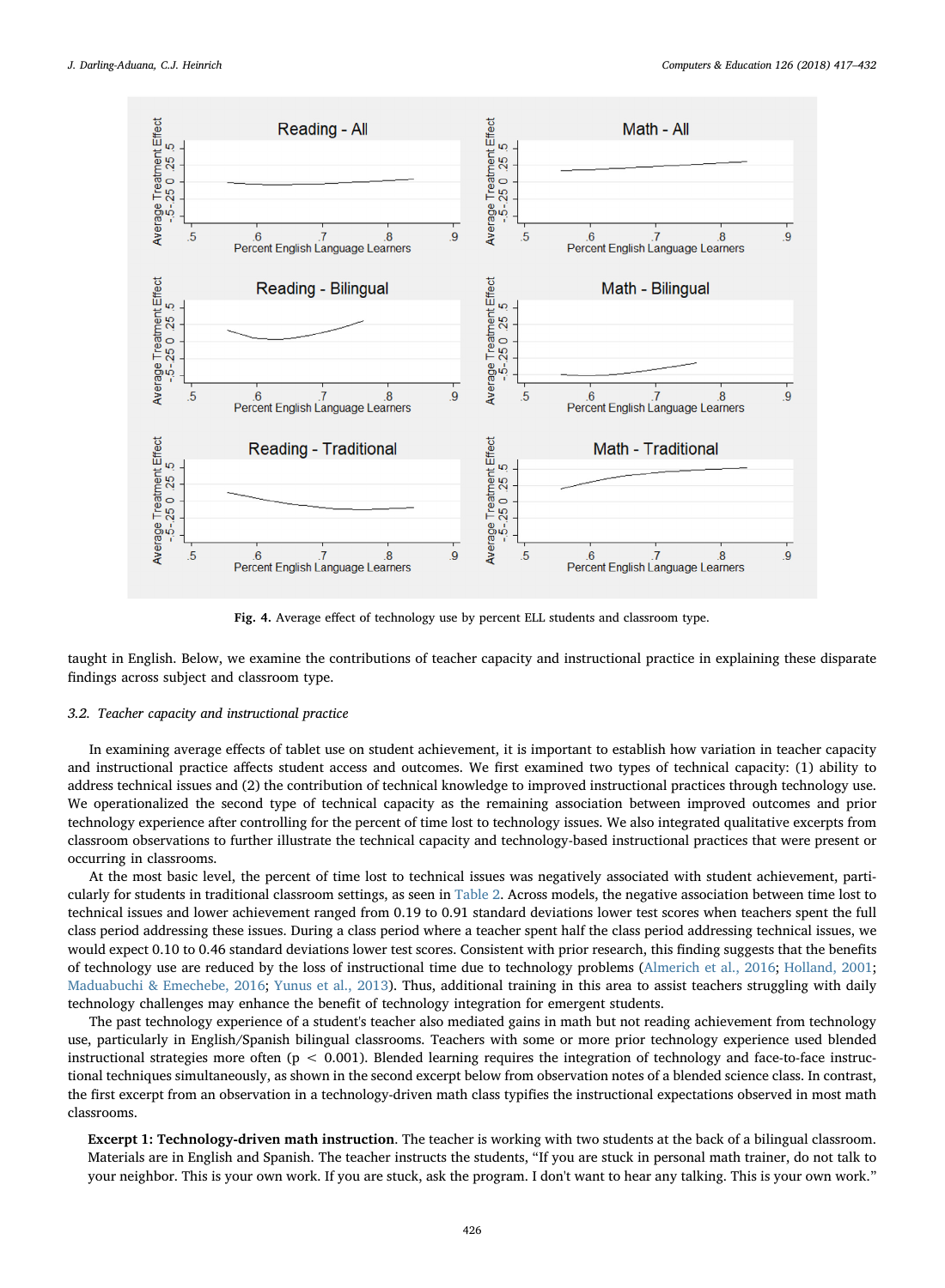#### <span id="page-10-0"></span>Table 2

OLS student-level regression, dependent variables: Standardized reading scores.

|                                                   | Spring Reading Scores (Std.) |           |             | Spring Math Scores (Std.) |           |             |
|---------------------------------------------------|------------------------------|-----------|-------------|---------------------------|-----------|-------------|
|                                                   | All                          | Bilingual | Traditional | All                       | Bilingual | Traditional |
| Tablets Used in Subject                           | $-0.022$                     | 0.105     | $-0.026$    | 0.209                     | $-0.467$  | $0.387***$  |
|                                                   | (0.040)                      | (0.057)   | (0.085)     | (0.113)                   | (0.228)   | (0.089)     |
| Hours of Weekly Use Per Period in Subject         | $0.445***$                   | 0.293     | $0.600*$    | $0.348*$                  | $0.470*$  | 0.593       |
|                                                   | (0.135)                      | (0.246)   | (0.249)     | (0.127)                   | (0.190)   | (0.322)     |
| Hours of Weekly Use Per Period in Subject Squared | $-0.091*$                    | $-0.023$  | $-0.113$    | $-0.085*$                 | $-0.103$  | $-0.182$    |
|                                                   | (0.038)                      | (0.090)   | (0.081)     | (0.033)                   | (0.052)   | (0.086)     |
| Percent Time Lost to Technology Issues            | $-0.345$                     | $-0.302$  | $-0.914**$  | $-0.192$                  | $-0.767*$ | $-0.211$    |
|                                                   | (0.191)                      | (0.386)   | (0.277)     | (0.159)                   | (0.341)   | (0.229)     |
| Some or More Past Tech Experience                 | $-0.024$                     | $-0.023$  | $-0.011$    | 0.070                     | $0.171*$  | 0.113       |
|                                                   | (0.049)                      | (0.090)   | (0.073)     | (0.064)                   | (0.068)   | (0.070)     |
| Percent English Language Learners                 | $-0.074$                     | $-1.970$  | 0.257       | $-0.882$                  | $-0.300$  | $-0.701$    |
|                                                   | (0.909)                      | (2.013)   | (0.677)     | (1.328)                   | (2.394)   | (0.800)     |
| Percent Special Education                         | 2.547                        | 3.824     | 6.570*      | 3.134                     | 0.248     | 1.615       |
|                                                   | (3.037)                      | (3.569)   | (2.915)     | (3.147)                   | (4.443)   | (2.182)     |
| Percent Low SES                                   | $-1.811$                     | $-3.908*$ | 0.186       | 0.001                     | $-0.620$  | 0.735       |
|                                                   | (1.589)                      | (1.689)   | (1.380)     | (1.826)                   | (1.654)   | (1.918)     |
| Same Subject Prior Year Achievement (Std.)        | 0.162                        | 0.137     | 0.219       | 0.126                     | 0.011     | 0.227       |
|                                                   | (0.175)                      | (0.215)   | (0.169)     | (0.133)                   | (0.141)   | (0.107)     |
| Number of Absences                                | $-0.048$                     | $-0.136$  | $-0.067$    | $-0.152$                  | $-0.141$  | $-0.080$    |
|                                                   | (0.078)                      | (0.091)   | (0.073)     | (0.084)                   | (0.092)   | (0.087)     |
| Constant                                          | 1.838                        | 5.254     | $-0.462$    | 0.941                     | 1.898     | $-0.283$    |
|                                                   | (1.987)                      | (2.653)   | (1.510)     | (2.475)                   | (2.658)   | (2.202)     |
| Observations                                      | 819                          | 455       | 364         | 819                       | 455       | 364         |
| $R^2$                                             | 0.39                         | 0.47      | 0.64        | 0.35                      | 0.39      | 0.74        |
| F                                                 | 20.47                        | 2619.27   | 83.22       | 200.87                    | 1920.48   | 204.42      |

Notes: Standard errors in parentheses.

 ${}^*p$  < 0.05,  ${}^*p$  < 0.01,  ${}^{***p}$  < 0.001.

Estimated using the STATA ctreatreg routine.

Excerpt 2: Blended science instruction. The teacher reads the question in Spanish to students, who must submit their individual answers via e-readers to Kahoot. A female student discusses why she answered her question and how does water get into the plant. She explains in Spanish that the water came from the roots in the ground. The teacher responds with another question (in Spanish) for the students, "How would the chemicals affect the ground and water since chemicals get into the dirt? Do the chemicals affect the plant?" The teacher asks the students to explain their answer in Spanish or English … The teacher proceeds with a review. She asks students, "What have learned this week?" In Spanish she says, "Properties of dirt, the color of water, which water-water from the hose." She continues in Spanish, "What are some of the properties of dirt? It holds water. What can we learn from touching the dirt? What are we investigating, what is it called? How does it feel? Texture." The teacher says in Spanish, "Now–we will be planting today. Students put away your Kindles. Teacher re-directs students to the next plant activity.

In the first excerpt, the teacher discourages interaction or help-seeking, shifting all responsibility for instructional delivery to the tablets. In the second excerpt, the teacher encouraged interactivity. Students submitted their answers using their eReaders, allowing the teacher to gauge quickly all students' level of understanding. Even though the lesson topic is not reading or language arts specific, the teacher actively encouraged communication. The teacher in the first excerpt made accommodations for ELLs in her class by providing materials in both English and Spanish. In contrast, the teacher in the second excerpt aligned technology use with best practices in educating emergent bilingual students, providing students opportunities to practice language skills in a face-to-face instructional setting and using technology as a tool to engage students not yet comfortable speaking up in class. We found that teachers with greater technology expertise used blended instructional strategies more often in both bilingual and traditional classrooms. The use of blended instead of solely technology-driven instruction may be one mechanism through which prior technology experience facilitates higher student achievement in elementary school settings.

As suggested above, the increased importance of teacher capacity in math may be in response to lower average rates of blended instruction in math compared to reading. We observed that digital math programs accessible to teachers often consisted of drill and practice program-generated math problems, requiring greater teacher commitment and technical expertise to adapt or modify available tools to fit instructional best-practices. Consider that in the above examples, the only responsibilities of the teacher who asked students to complete technology-based math problems involved minimizing classroom disruptions and addressing any technology issues that arose. In contrast, the teacher in the blended science vignette developed a multiple-choice assessment using Kahoot prior to the lesson, in addition to actively probing for student knowledge during the observation and designing the planting activity the class moved on to at the end of the observation. Technology can be used to save time and minimize effort, but often the integration strategies that most enhance student learning require more, not less, teacher expertise and engagement.

In our analysis of student learning gains, we observed that technology use in reading was more helpful for students in English/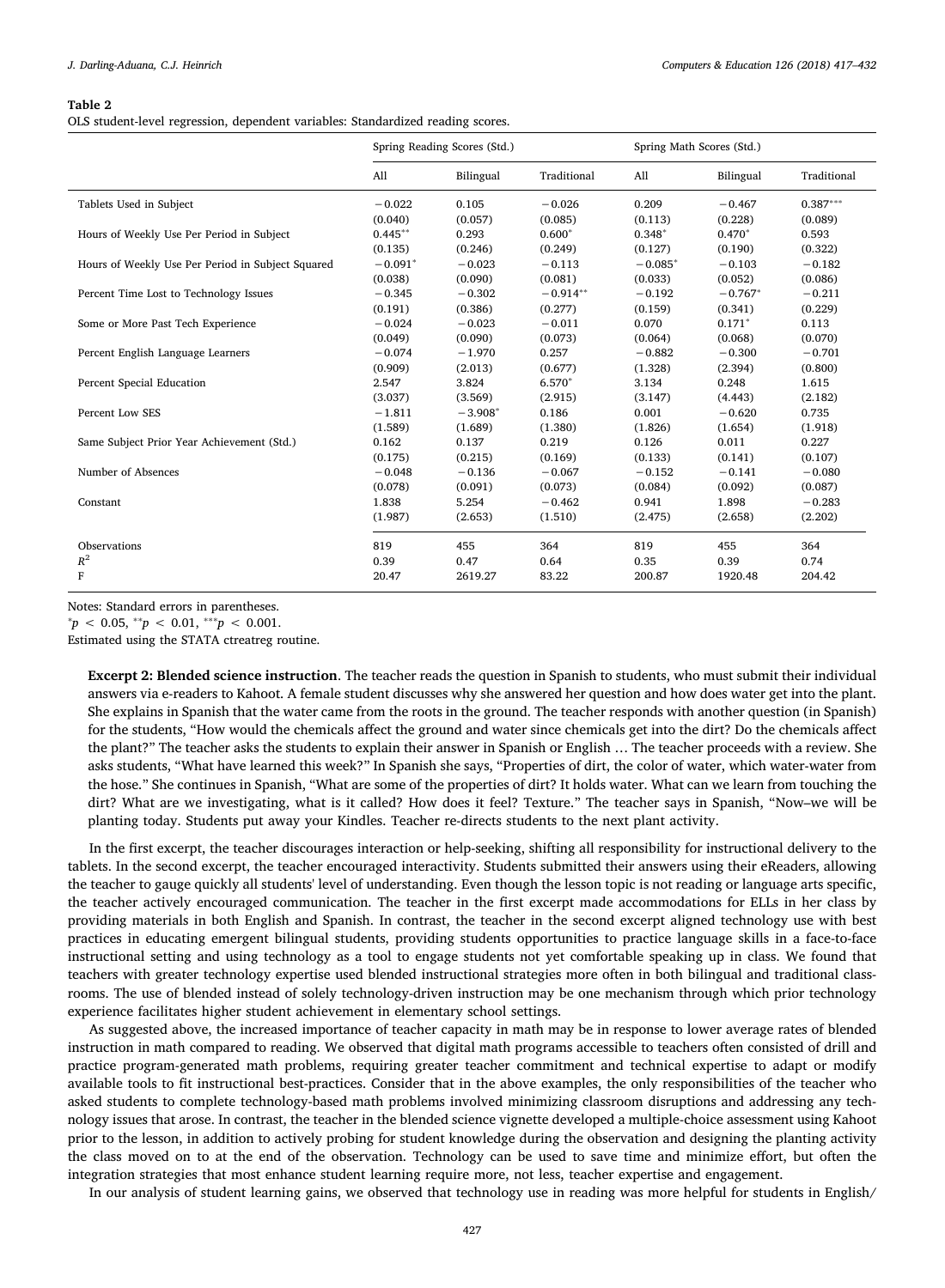Spanish bilingual classes than was technology used in math. We also observed that teachers used blended instructional strategies more often in English/language arts bilingual classrooms than in math bilingual classrooms. While teachers of bilingual classrooms used blended instructional techniques approximately twice as often as teachers of traditional English-only classrooms, we observed most of that blended instruction in reading. When focusing on observations of math instruction, we alternatively saw teachers in traditional classrooms using blended techniques more often than teachers in bilingual classrooms. Greater emphasis on blended learning bodes well for student learning where it indicates opportunities for interactive, face-to-face work, while purely digital instruction that replaces rather than supplements student-teacher and student-student interactions appears to be particularly ineffective for emergent bilingual students who need opportunities to practice language use [\(Chen, 2016;](#page-14-3) [Foulger & Jimenez-Silva,](#page-14-4) [2007;](#page-14-4) [Lacina, 2004\)](#page-15-8).

Variations in the importance of prior technical experience in math versus reading instruction may also reflect the increased importance of instructional versus technical skill sets in reading, even when using digital tools to assist that instruction ([Snodgrass,](#page-15-9) [Israel, & Reese, 2016\)](#page-15-9). That does not mean that different instructional techniques might not lead to larger learning gains in bilingual math classes, only that we did not consistently observe them. Often, the role of English fluency in math learning is overlooked, but the techniques that assist emergent bilingual students in learning English are also effective in supporting student learning in math, with ELLs learning more in math when teachers integrate techniques that encourage interactive, active learning ([Bunch, 2013;](#page-14-14) [DiCerbo](#page-14-15) [et al., 2014;](#page-14-15) [Purpura et al., 2017\)](#page-15-12). The following excerpt is from one of the rare math observations where the teacher successfully facilitated blended learning and highlights the importance of language in the comprehension of math concepts ([Purpura et al., 2017;](#page-15-12) [Thompson, 2017\)](#page-15-13).

Excerpt 3: Blended math instruction. The teacher tells the students in his class, "You are going to have a table. And the table has information, and you are going to organize the information. If I am in my kitchen and I want to bake a cake and I need to triple it and I want to make three cakes – it's adding or multiplying. Read to understand. Pull out the important information and know what is being asked to make sure you are putting the right information in the table. What does it represent? Turn and tell your neighbor." The teacher adapts on the spot to students' needs in small group instruction. Students log into RM City as individual users and record answers in a math journal.

Above, the teacher integrated best practices for educating ELLs by providing opportunities for student collaboration, encouraging discussion, and linking mathematical concepts to real world, culturally relevant situations ([Bunch, 2013](#page-14-14); [DiCerbo et al., 2014\)](#page-14-15). Most teachers used the same program, RM City, for technology-driven instruction where students worked individually at their own pace through program selected content, but in this instance, the teacher possessed sufficient technical capacity to adapt available tools through the integration of teacher-created content. This further demonstrates the need for technical, instructional, and pedagogical competency for the enactment of the most effective instructional techniques for emergent bilingual students. And this is particularly true in math, where available software more often consisted of drill and practice exercises, while in reading, online exercises more often required higher-order thinking and interactivity.

## 3.3. Study limitations

Any attempts to generalize from these results must recognize the school and program context of our study. First, the schools in our sample served a predominately Hispanic, ELL, and low-income student population. The same initiative implemented in the same manner may perform differently with students identified as ELLs from non-Hispanic or middle-class backgrounds. Other unobserved school characteristics, such as school culture, instructional leadership, and non-technology related educator capacity, may also limit generalizability to other contexts. Conversely, we were unable to control for some key teacher characteristics, such as years of teaching experience, that might explain differential responses to treatment.

Further, specialized knowledge and experience are critical to effectively serving emergent bilingual students regardless of technology access or use. Our study included findings only from the first full year of implementation of the tablets, and classroom walkthroughs conducted in the subsequent school year indicated ongoing tablet use and some improvements in student digital citizenship, as well as in instructor-facilitated implementation of curricular content and structure, instructional model and tasks, and the use of assessments for creating quality learning opportunities with technology. It is possible that the relationships we observed in the first year might evolve with teachers' acquisition of experience and increased capacity for implementing blended learning techniques with the tablets. In addition, the Jiv Daya Foundation played a critical role in providing ongoing training and support to educators in the pilot schools. Any attempt to replicate the results of this study may require comparable ongoing, external investments.

As with any geographic or context-specific intervention, the future examination of similar interventions and outcomes in other settings would be desirable. Our review of the literature identified other proposed mechanisms through which technology might lead to improved outcomes for some students and in some situations that our research design did not allow us to fully investigate. For instance, future researchers might wish to further examine differences in available content, cultural responsivity, and language support features in technological tools across subjects and the role they may play in the experiences and outcomes of emergent bilingual students. Also, although we disaggregated results by English/Spanish bilingual and traditional English-only classroom settings, our quasi-experimental methods identified associations rather than causal effects, and it is possible that other unobserved characteristics of classrooms or students might have influenced responses to treatment exposure. Based on promising associational findings from this study, future research that more plausibly identifies causal treatment effects would be a welcome addition to the literature.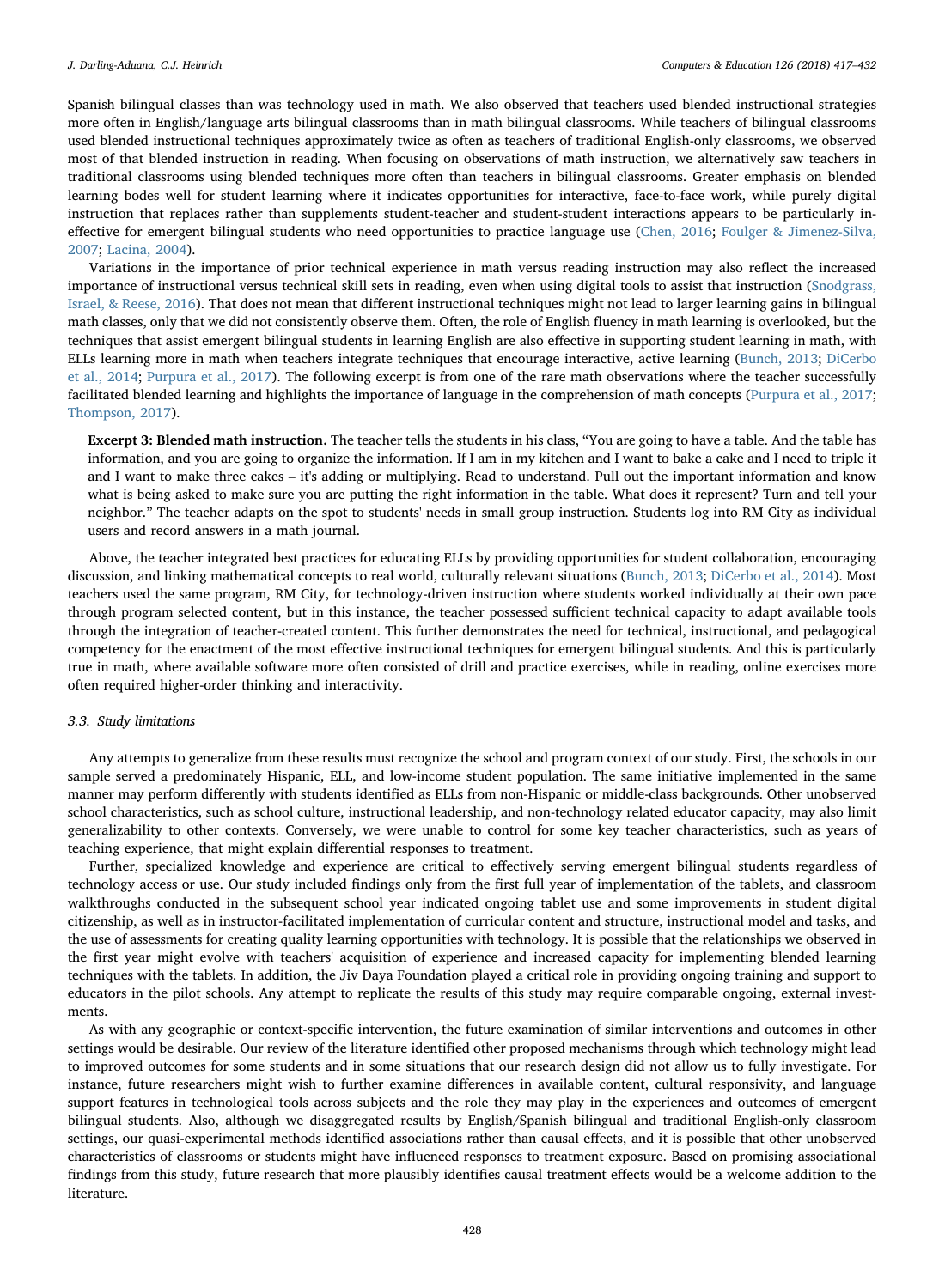## 4. Conclusion and implications of findings

The program model for integrating educational technology in our sample of elementary schools suggests the potential for gains in the academic achievement of emergent English/Spanish bilingual students through tablet use. We conclude with a summary of our findings and discussion of their implications in relation to the two major research questions we articulated in the introduction.

#### 4.1. Summary of findings

To what extent is the use, and intensity of use, of educational technology associated with improved academic outcomes for ELL students in both English/Spanish bilingual and traditional English-only classrooms?

Our research findings suggest the potential for technology to improve student outcomes in schools serving a predominately lowincome, emergent English/Spanish bilingual student population. We found the intensity of use to be independently associated with student achievement. The average math treatment effect of 0.29 is slightly smaller than the math effect sizes ( $k = 41$ ,  $ES = 0.47$ ) from a meta-analysis of technology initiatives in elementary schools, while the average reading treatment effect of 0.07 is substantially smaller than the average language effect size ( $k = 77$ ,  $ES = 0.45$ ) from the same study ([Chauhan, 2017](#page-14-21)). Yet as our research shows, intensity of use also matters. With as many of 3 h a week of technology use in reading, the average effect size rose to over 0.50. Classroom type and associated instructional strategies, as well as the student population served, also contributed to differential average effect sizes, with students identified as ELLs achieving larger reading gains in bilingual classrooms, while students attained larger math gains in traditional classrooms.

How do the roles of teacher capacity and practice in integrating educational technology vary by student population and instructional setting?

Teachers mediated the effect of technology use on student learning by deciding how and how often to integrate instructional technology. Teacher expertise further minimized time spent resolving technology issues and the extent to which technology integration aligned with and supported instructional best practices. As found in prior studies, teachers require opportunities for technology-related professional development for effective implementation, including training on how to efficiently address common technical issues to minimize disruptions to classroom learning regardless of student population taught [\(Almerich et al., 2016](#page-14-6); Author, 2016; [Holland, 2001](#page-14-8); [Maduabuchi & Emechebe, 2016;](#page-15-6) [Yunus et al., 2013](#page-15-7)). Building teacher capacity to use educational technology beyond basic technical skills, though, requires responsiveness to the specific needs of students in a teacher's classroom in both the selection and adaptation of digital tools and alignment of technical integration with instructional best practices.

#### 4.2. Implications

With many technical programs and tools developed by external vendors, districts, schools, it is important for teachers to take an active role in selecting and adapting those tools to best meet the needs of their student population. Specifically, educators should consider the importance of language comprehension in student learning across subjects and incorporate programs that provide language adaptations not just in reading but across content areas ([Bunch, 2013](#page-14-14); [DiCerbo et al., 2014](#page-14-15); [Purpura et al., 2017;](#page-15-12) [Thompson,](#page-15-13) [2017\)](#page-15-13). For instance, we observed that the math programs available for teacher use were less student-centered than those in English/ language arts. Math programs provided fewer opportunities for interactivity and fewer accommodations, such as translation assistance or text in Spanish, for students learning in more than one language. District, school, and teachers can lessen this concern to some extent by selecting digital tools and programs that provide necessary adaptations and supports for emergent bilingual students. Market availability, though, is dictated largely by vendors, who may not realize the market size and demand for programs designed specifically to minimize language challenges that prevent ELL students, specifically those taught in bilingual classroom settings, from learning math digitally.

Particularly for emergent bilingual students, teachers (and school or district-provided professional development) should emphasize the importance of interactivity and group work within a culturally responsive framework ([Bunch, 2013;](#page-14-14) [Chen, 2016](#page-14-3); [DiCerbo](#page-14-15) [et al., 2014](#page-14-15); Foulger [& Jimenez-Silva, 2007;](#page-14-4) [Lacina, 2004\)](#page-15-8). Blended learning appears particularly effective in creating these types of quality learning opportunities for emergent bilingual students. We found that bilingual instructional strategies complemented technology integration in reading, while ELLs in traditional classrooms gained more from technology integration in math than ELLs in bilingual classrooms. While the use of blended instructional strategies in and of itself may explain some of this discrepancy, the use of blended learning strategies also appears to be associated with the technical and instructional capacity of a students' teacher. Thus, to expand the use of blended learning, capacity building efforts will likely need to provide training and support for both components.

As previously stated, technology use is most effective when paired with pedagogical expertise. While technology may make tasks such as tracking student progress in a math program or providing individualized reading prompts easier for teachers ([Maduabuchi &](#page-15-6) [Emechebe, 2016](#page-15-6)), the benefits of technology use depend on how teachers integrate those tools within their larger teaching toolbox. With appropriate technology-based tools integrated in instructions informed by best practices in teaching emergent bilingual students, teachers can provide increasingly student-centered instruction, improving language comprehension and use, as well as subsequent learning trajectories.

Lastly, if the primary purpose of technology use in these schools is to improve student achievement and reduce educational inequalities, our findings point to several possible levers to accomplish these goals. First and most basically, our findings suggest that building teachers' technical capacity or providing assistance to address technical issues when implementing a one-to-one technology initiative should lead to improved outcomes ([Almerich et al., 2016](#page-14-6); [Holland, 2001\)](#page-14-8). Specific to teachers of emergent bilingual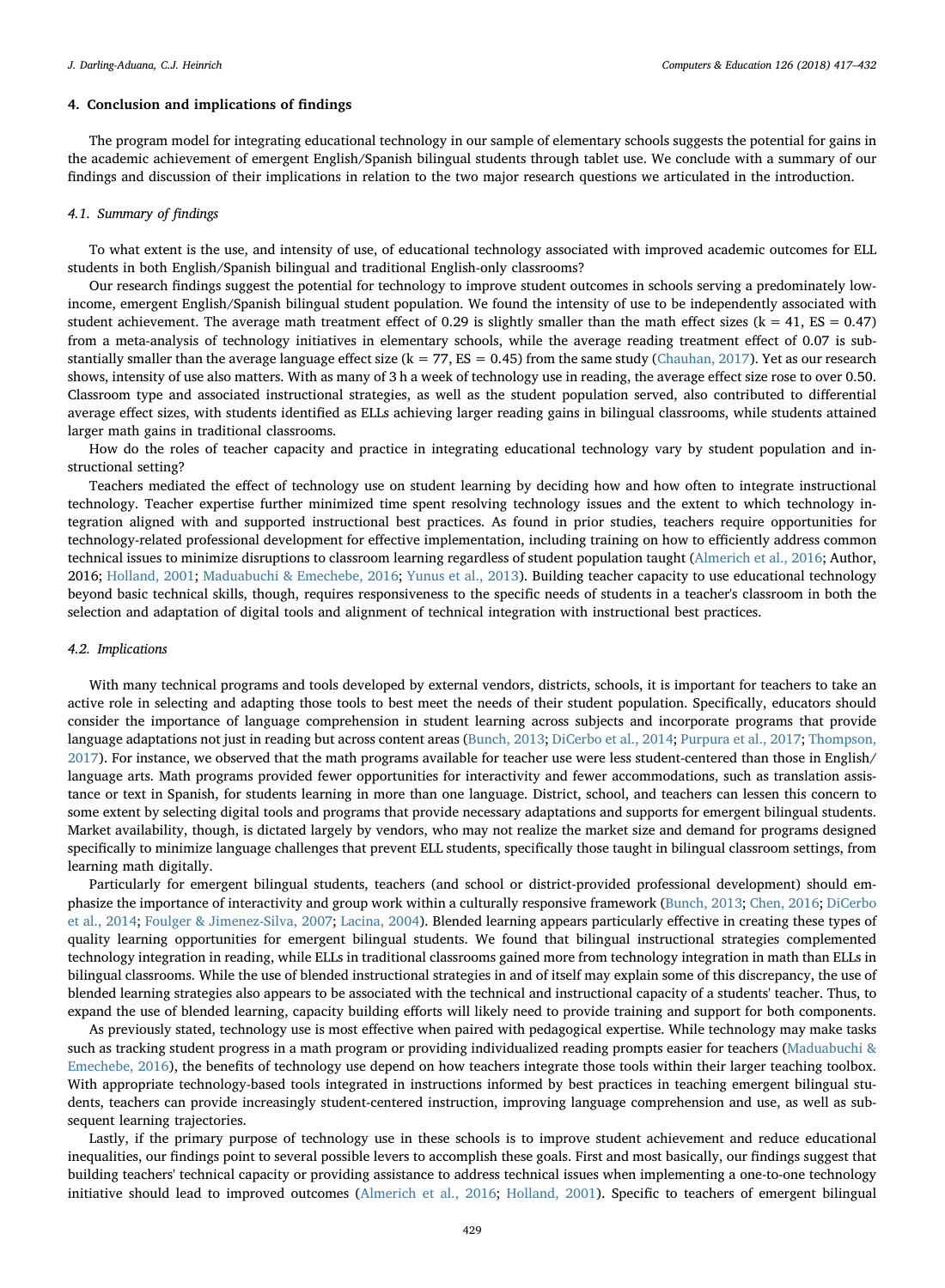students, selecting technical tools that provide language support and adaptions not just in reading but across content areas may go a long way toward creating quality learning opportunities ([Almerich et al., 2016;](#page-14-6) [Lacina, 2004\)](#page-15-8). At the same time, technology is not designed to replace pedagogical knowledge when teaching ELLs. Rather, it is through the alignment of technology with constructivist teaching strategies, which connect student learning to culturally relevant experiences and provide opportunities for interactivity and collaboration, that technology can transform the learning process and outcomes of emergent bilingual students ([Bunch, 2013;](#page-14-14) [DiCerbo et al., 2014](#page-14-15)).

### Acknowledgments

This research was made possible by a financial gift from Mr. Jaime Davila to the University of Texas at Austin as an independent donor. We would like to thank the school principals and teachers in Dallas Independent School District who opened their classrooms to our research team and DISD staff for their support in providing access to essential data for this research. We also thank the Jiv Daya Foundation for their partnership in this research effort, as well as staff at the University of Texas at Austin who worked tirelessly with us in the data collection, including Esmeralda Garcia-Galvan, Christi Kirshbaum and Chandi Wagner, and also Christopher J. Ryan (of Vanderbilt University). We also appreciate many research discussions with our colleagues at the University of Wisconsin-Madison, Annalee Good and Huiping Cheng.

### <span id="page-13-0"></span>Appendix A. Summary of Digital Instructional Tools Observational Instrument

We use a standardized observation instrument to evaluate the nature of digital tools themselves and their implementation, as well as the quality of learning opportunities in digital and blended instructional settings within the instructional core and the elements that contribute to quality. The instrument is based on existing research on the integration of technological tools into classrooms, as well as indicators of quality elements in the instructional core in general and for digital instruction in particular (see sources below). Specifically, the rubric evaluates the extent to which the instructional session facilitates quality learning opportunities for students using a set of indicators or dimensions described below, rating the entire learning experience. Thus, a blended "session" includes ratings of both online and face-to-face elements.

The observation instrument is fully qualitative in nature, mapping instruction in a way that is more nuanced than in highlyprescribed tools, and yet the data can be digitized (entered into an online survey data collection program). This instrument addresses an important gap in existing instruments for evaluating digital instruction, as it focuses on the K-12 context, the entire instructional setting and core, and opportunities to learn in practice, and also because it was developed in a research context independent from the online learning industry. Here we summarize the various dimensions of digital and blended instruction (and the settings in which the tools are being used) that we capture in the observation instrument:

- Physical environment: How and where students access the instructional setting, including the technological setting and any associated limitations, and who else in the same physical environment as the student could assist with technological problems and support learning;
- Technology and digital tools: How students access instruction, including internet connectivity, hardware and software in use, and the safety, operability and accessibility of the technology;
- Curricular content and structure: Content and skill focus, who developed it and where it is located (e.g., software loaded onto a tablet, paper workbook), stated learning objectives, sequence and structure, level of rigor or intellectual challenge, and ability to meet and adapt curricular content to student needs;
- Instructional model and tasks: Role of instructor and software in instruction (what drives instruction); purpose or target of instruction; student/instructor ratio and grouping patterns, multimodal instruction; order of thinking required and application of technology in instructional tasks, and ability to meet/adapt instructional model and tasks to student needs;
- Interaction: How much interaction with a live person, and does the technology affect the ability of the instructor or student to positively interact with one another and the instructional resources?
- Digital Citizenship: Is technology being used responsibly by students, as intended by the instructor and/or instructional program?
- Student engagement: Overall student engagement levels (passive or active), level of student self-regulation and persistence, and level of community within the instructional setting;
- Instructor engagement: Overall instructor engagement levels (passive or active) and instructor efforts to encourage engagement;
- Alignment: Alignment of instruction and curriculum to state or district standards and to other instructional settings, and alignment of instruction and curriculum to stated learning objectives (including within the session and between in-person and digital instruction);
- Assessment/feedback: Who develops and manages the assessment (instructor, provider via software), structure, and whether it is individualized to student learning and relevant to stated learning goals.

Ratings of the ten core elements of digital and blended instruction listed above are on a 0–4 (or 5-point) scale. The instrument also records narrative comments and vignettes, total instructional time and total time on task; total time a student interacts with a human instructor; whether the format facilitates live interaction between instructors and students around instructional tasks, and the functionality/operability of the technology or device. The instrument is designed to capture instructional opportunities and the use of digital tools in fully digital, face-to-face and blended settings, as well as for various units of analysis within an instructional setting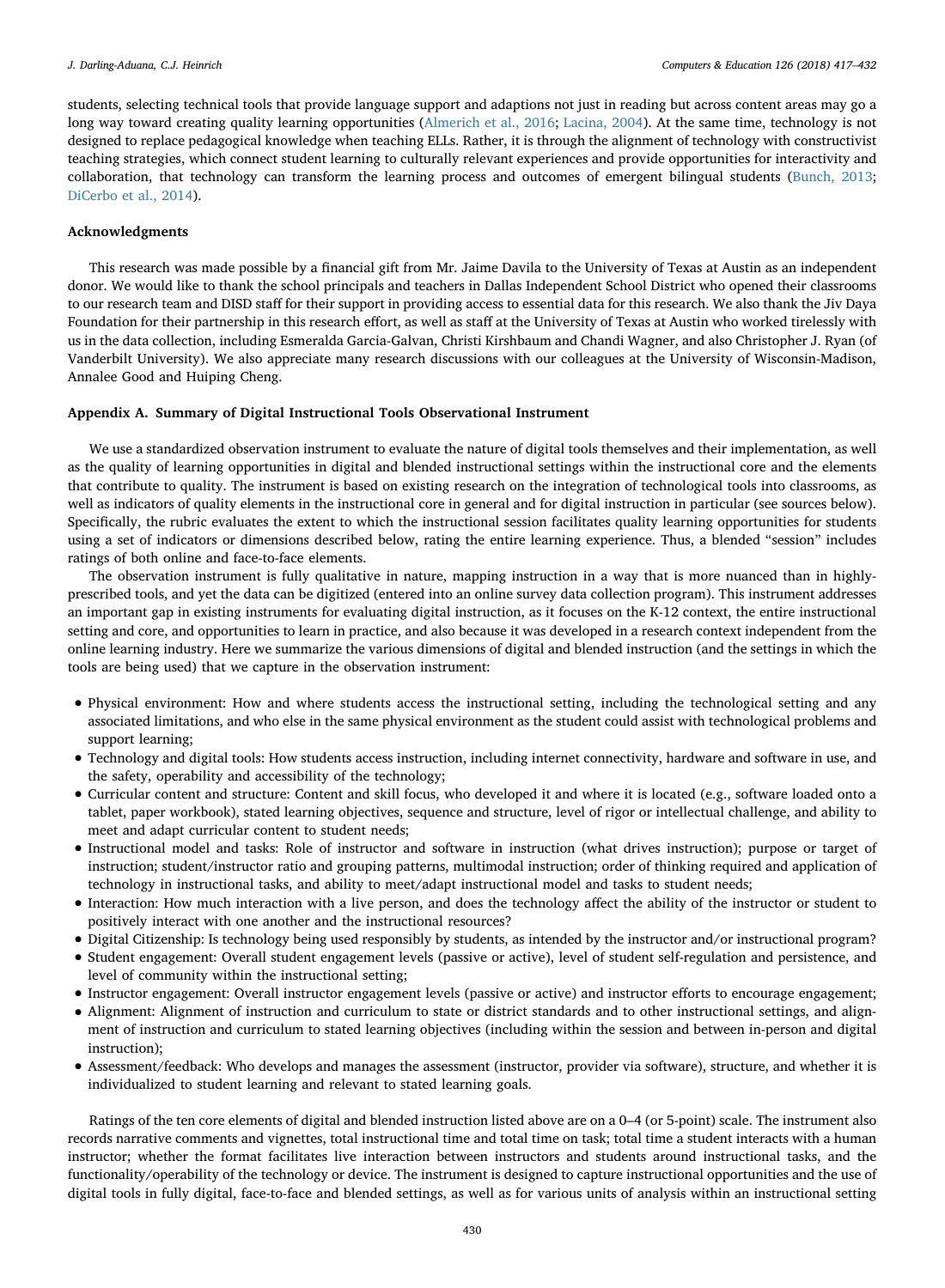(i.e., individual student, small group of students, or whole class). The complete instrument is publicly accessible here: [https://my.](https://my.vanderbilt.edu/digitaled/files/2016/08/Observation-Instrument.pdf) vanderbilt.edu/digitaled/fi[les/2016/08/Observation-Instrument.pdf.](https://my.vanderbilt.edu/digitaled/files/2016/08/Observation-Instrument.pdf)

Theoretical foundations and existing instrumentation consulted in the development of the observation instrument.

- Digital Bloom's Taxonomy by Andrew Churches [http://www.techlearning.com/techlearning/archives/2008/04/AndrewChurches.](http://www.techlearning.com/techlearning/archives/2008/04/AndrewChurches.pdf) [pdf](http://www.techlearning.com/techlearning/archives/2008/04/AndrewChurches.pdf)
- Framework for 21st Century Learning ([http://www.p21.org/overview/skills-framework\)](http://www.p21.org/overview/skills-framework)
- iNACOL standards for online courses [\(http://www.inacol.org/resources/publications/national-quality-standards/](http://www.inacol.org/resources/publications/national-quality-standards/))
- Smythe (2012) Toward a Framework for Evaluating Blended Learning (use of rubrics in blended learning environments)
- Laumakis et al. (2009) The Sloan-C Pillars and Boundary Objects as a Framework for Evaluating Blended Learning. Journal Asynchronous Learning Networks (use of Sloan Consortium including access, blended learning in context of higher ed)
- Salen, Katie & Zimmerman: Eric. Rules of Play Game Design Fundamentals. MIT Press, Cambridge, 2003. (a definition of "game")

Observation instruments and rubrics consulted in the development process.

- SREB standards and checklist for evaluating online courses (http://publications.sreb.org/2006/06T05 Standards quality online [courses.pdf](http://publications.sreb.org/2006/06T05_Standards_quality_online_courses.pdf)) (http://publications.sreb.org/2006/06T06 Checklist for Evaluating-Online-Courses.pdf)
- Technology Integration Observation Instrument from TPACK [\(http://elvistheteacher.wikispaces.com/](http://elvistheteacher.wikispaces.com/file/view/TPACKObservationInstrument.pdf)file/view/ [TPACKObservationInstrument.pdf](http://elvistheteacher.wikispaces.com/file/view/TPACKObservationInstrument.pdf))
- CLASS observation instrument for student teacher interactions [\(http://www.teachstone.org/about-the-class/](http://www.teachstone.org/about-the-class/))
- Quality Matters K-12 Online rubric of standards [\(http://www.uwex.edu/disted/conference/Resource\\_library/proceedings/](http://www.uwex.edu/disted/conference/Resource_library/proceedings/29483_10.pdf) [29483\\_10.pdf\)](http://www.uwex.edu/disted/conference/Resource_library/proceedings/29483_10.pdf)
- California State University Chico, Rubric for Online Instruction [\(http://www.csuchico.edu/roi/the\\_rubric.shtml\)](http://www.csuchico.edu/roi/the_rubric.shtml)

General Validity and Reliability in observations.

- Hill et al. (2012) Validating Arguments for Observational Instruments: Attending to Multiple Sources of Variation. Educational Assessment, 17:1–19
- Pianta, R & Hamre, B. (2009). Conceptualization, measurement, and improvement of classroom processes: Standardized observation can leverage capacity. Educational Researcher, 38 (2), 109–119.

## References

- <span id="page-14-6"></span>Almerich, G., Orellana, N., Suárez-Rodríguez, J., & Díaz-García, I. (2016). Teachers' information and communication technology competencies: A structural approach. Computers & Education, 100, 110–125. <https://doi.org/10.1016/j.compedu.2016.05.002>.
- <span id="page-14-2"></span>[Au, K. H. \(1998\). Social constructivism and the school literacy learning of students of diverse backgrounds.](http://refhub.elsevier.com/S0360-1315(18)30206-9/sref2) Journal of Literacy Research, 30(2), 297–319.
- <span id="page-14-10"></span>[Barrios, T., Ambler, J., Anderson, A., Barton, P., Burnette, S., Feyten, C., ... Yahn, C. \(2004\).](http://refhub.elsevier.com/S0360-1315(18)30206-9/sref3) Laptops for learning: Final report and recommendations of the laptops for learning task force. [Laptops for Learning Task Force](http://refhub.elsevier.com/S0360-1315(18)30206-9/sref3).
- <span id="page-14-11"></span>[Bebell, D., & O'Dwyer, L. M. \(2010\). Educational outcomes and research from 1:1 computing settings.](http://refhub.elsevier.com/S0360-1315(18)30206-9/sref4) The Journal of Technology, Learning, and Assessment, 9(1).
- <span id="page-14-16"></span>Boschman, F., McKenney, S., Pieters, J., & Voogt, J. (2016). Exploring the role of content knowledge in teacher design conversations. Journal of Computer Assisted Learning, 32(2), 157–169. <https://doi.org/10.1111/jcal.12124>.

<span id="page-14-19"></span><span id="page-14-14"></span>Braun, V., & Clarke, V. (2006). Using thematic analysis in psychology. Qualitative Research in Psychology, 3(2), 77-101. <https://doi.org/10.1191/1478088706qp063oa>. Bunch, G. C. (2013). Pedagogical language knowledge: Preparing mainstream teachers for English learners in the new standards era. Review of Research in Education, 37(1), 298–341. [https://doi.org/10.3102/0091732X12461772.](https://doi.org/10.3102/0091732X12461772)

- <span id="page-14-20"></span>Cerulli, G. (2012). [A continuous treatment model for estimating a dose response function under endogeneity and heterogeneous response to observable confounders: Description](http://refhub.elsevier.com/S0360-1315(18)30206-9/sref8) and implementation via the State module "ctreatreg". [Rome, Italy: National Research Council of Italy](http://refhub.elsevier.com/S0360-1315(18)30206-9/sref8).
- <span id="page-14-21"></span>Chauhan, S. (2017). A meta-analysis of the impact of technology on learning effectiveness of elementary student. Computers & Education, 105, 14–30. [https://doi.org/](https://doi.org/10.1016/j.compedu.2016.11.005) [10.1016/j.compedu.2016.11.005](https://doi.org/10.1016/j.compedu.2016.11.005).
- <span id="page-14-3"></span>Chen, J. C. (2016). The crossroads of English language learners, task-based instruction, and 3D multi-user virtual learning in Second Life. Computers & Education, 102, 152–171. <https://doi.org/10.1016/j.compedu.2016.08.004>.
- <span id="page-14-18"></span>Creswell, J. W., & Clark, V. L. P. (2011). Designing and conducting mixed methods research [\(2nd ed.\). Thousand Oaks, CA: Sage Publications.](http://refhub.elsevier.com/S0360-1315(18)30206-9/sref11)

<span id="page-14-1"></span>[Cummins, J. \(1986\). Empowering minority students: A framework for intervention.](http://refhub.elsevier.com/S0360-1315(18)30206-9/sref12) Harvard Educational Review, 56(1), 18–37.

<span id="page-14-0"></span>Davis, J., & Bauman, K. (2013). [School enrollment in the United States: 2011.](http://refhub.elsevier.com/S0360-1315(18)30206-9/sref13) Washington, D.C: U.S. Census Bureau.

- <span id="page-14-15"></span>DiCerbo, P. A., Anstrom, K. A., Baker, L. L., & Rivera, C. (2014). A review of the literature on teaching academic English to English language learners. Review of Research in Education, 84(3), 446–482. [https://doi.org/10.3102/0034654314532695.](https://doi.org/10.3102/0034654314532695)
- <span id="page-14-12"></span>Ertmer, P. A., Ottenbreit-Leftwich, A. T., Sadik, O., Sendurur, E., & Sendurur, P. (2012). Teacher beliefs and technology integration practices: A critical relationship. Computers & Education, 59(2), 423–435. <https://doi.org/10.1016/j.compedu.2012.02.001>.
- <span id="page-14-4"></span>Foulger, T. S., & Jimenez-Silva, M. (2007). Enhancing the writing development of English language learners: Teaching perceptions of common technology in projectbased learning. Journal of Research in Childhood Education, 22(2), 109–124. [https://doi.org/10.1080/02568540709594616.](https://doi.org/10.1080/02568540709594616)

<span id="page-14-7"></span>Garcia, O. (2009). [Bilingual education in the 21st century: A global perspective.](http://refhub.elsevier.com/S0360-1315(18)30206-9/sref17) Malden, MA: Wiley-Blackwell.

<span id="page-14-9"></span>Halvorsen, K. A. (2017). Leadership for learning in technology-rich upper secondary school classrooms. Nordic Journal of Digital Literacy, 12(3), 52-66. [https://doi.org/](https://doi.org/10.18261/issn.1891-943x-2017-03-02) [10.18261/issn.1891-943x-2017-03-02.](https://doi.org/10.18261/issn.1891-943x-2017-03-02)

<span id="page-14-13"></span>Hermans, R., Tondeur, J., van Braak, J., & Valcke, M. (2008). The impact of primary school teachers' educational beliefs on the classroom use of computers. Computers & Education, 51(4), 1499–1509. <https://doi.org/10.1016/j.compedu.2008.02.001>.

<span id="page-14-5"></span>Hwang, G., Hsu, T., Lai, C., & Hsueh, C. (2017). Interaction of problem-based gaming and learning anxiety in language students' English listening performance and progressive behavioral patterns. Computers & Education, 106, 26–42. <https://doi.org/10.1016/j.compedu.2016.11.010>.

<span id="page-14-8"></span>[Holland, P. E. \(2001\). Professional development in technology: Catalyst for school reform.](http://refhub.elsevier.com/S0360-1315(18)30206-9/sref20) Journal of Technology and Teacher Education, 9(2), 245–268.

<span id="page-14-17"></span>Janssen, N., & Lazonder, A. W. (2016). Supporting pre-service teachers in designing technology-infused lesson plans. Journal of Computer Assisted Learning, 32(5), 456–467. <https://doi.org/10.1111/jcal.12146>.